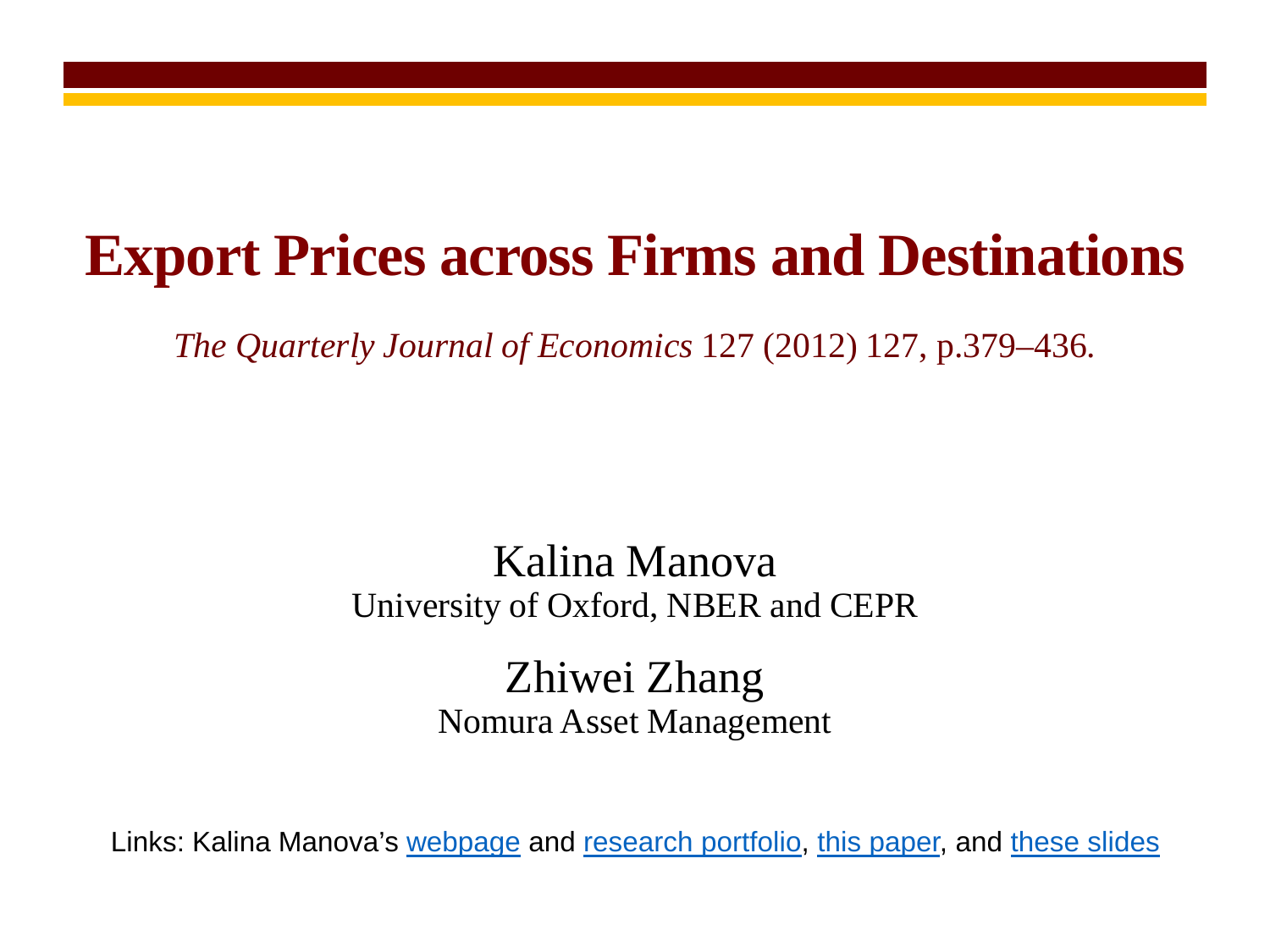## **Motivation**

Firm heterogeneity is an important feature of international trade patterns

■ More productive firms are more likely to export, have higher export revenues, and enter more markets

(Clerides, Lach & Tybout 1998; Aw, Chung & Roberts 2000; Bernard, Jensen, Redding & Schott 2007; Bernard, Jensen & Schott 2009)

■ Trade is highly concentrated in a few multi-product firms which transact with many countries

(Eaton, Kortum & Kramarz 2004, 2008; Bernard, Redding & Schott 2009a,b,c; Bernard, Jensen & Schott 2009; Arkolakis & Mündler 2009; Manova & Zhang 2008)

- These patterns are consistent with efficiency sorting models
	- More productive firms perform better because they have lower marginal costs and charge lower prices
	- Melitz (2003), BEJK (2003), Melitz & Ottaviano (2008)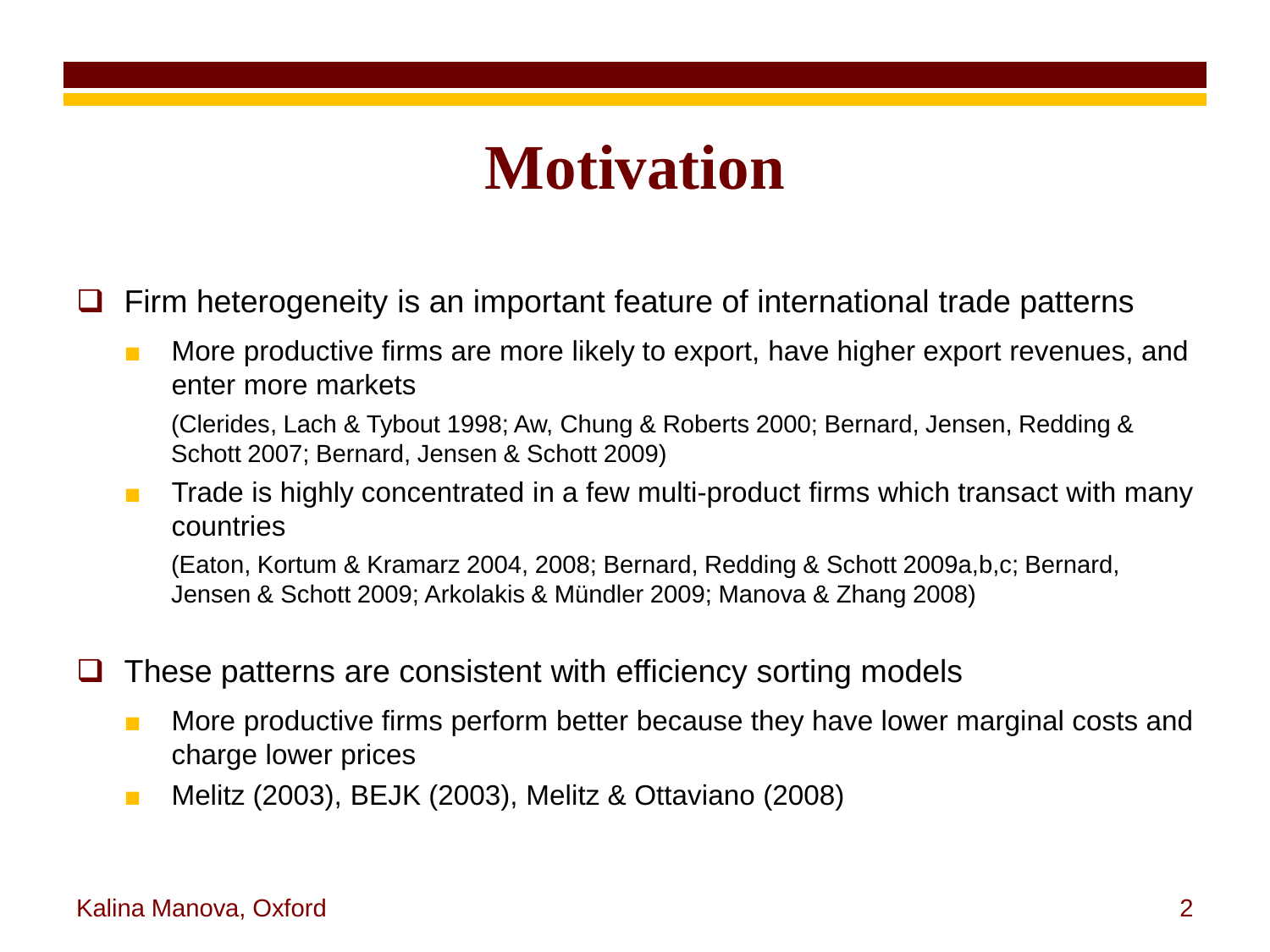## **Motivation**

 $\Box$  Growing body of evidence that quality differentiation also matters

- Larger exporters pay higher wages and are more skill and capital intensive (Bernard & Jensen 1995; BJRS 2007; Verhoogen 2008)
- Exporters charge higher prices than non-exporters, and plant size is positively correlated with input and output prices (Verhoogen 2008; Kugler & Verhoogen 2008; Hallak & Sivadasan 2008; Iacovone & Javorcik 2008)
- Positive correlation between export prices and the exporter's and importer's GDP per capita (Schott 2004; Hummels & Klenow 2005; Hallak 2006; Mandel 2008)
- These patterns are consistent with quality sorting
	- More successful firms sell higher quality goods at higher prices
	- Baldwin and Harrigan (2007), Johnson (2007), Verhoogen (2008), Kugler and Verhoogen (2008), Hallak and Sivadasan (2008), Kneller and Yu (2008)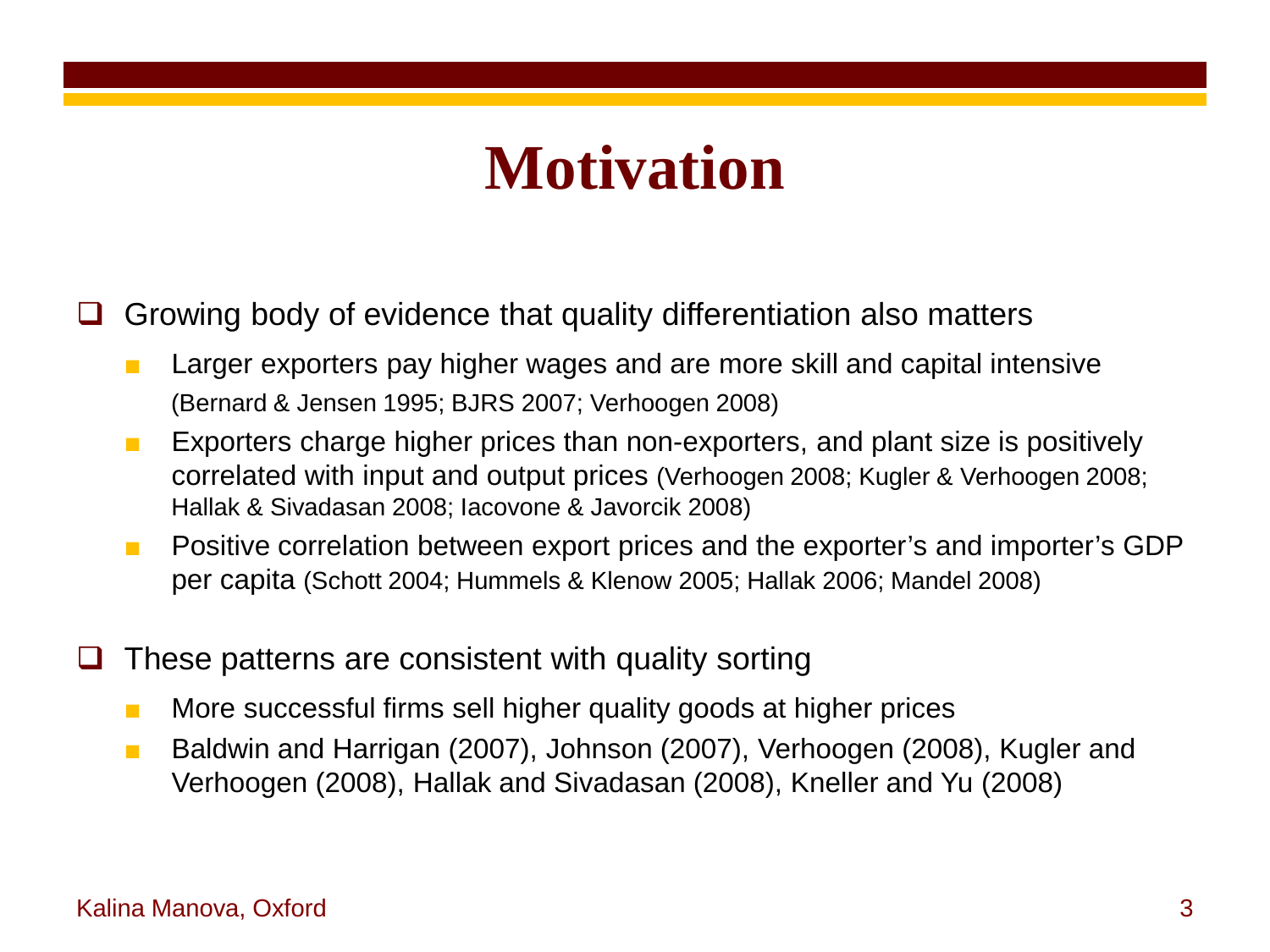# **Why Do We Care?**

- Firm heterogeneity—in either productivity or quality—has implications for aggregate trade outcomes, productivity and welfare
	- Intra-industry reallocations across firms are an important margin of adjustment to trade liberalization (Pavcnik 2002; Bernard, Jensen & Schott 2006)
- Which firms and workers benefit or suffer from globalization depends on the nature of firm heterogeneity
	- Relevant in view of the rise of low-cost giants such as China and India
	- US output and employment in long-quality-ladder industries are less vulnerable to import competition from low-wage countries (Khandelwal 2008)
- Implications for investment and trade policy in developing countries
	- Stimulating investment and innovation in production efficiency vs. product quality
	- Imports liberalization to facilitate access to foreign inputs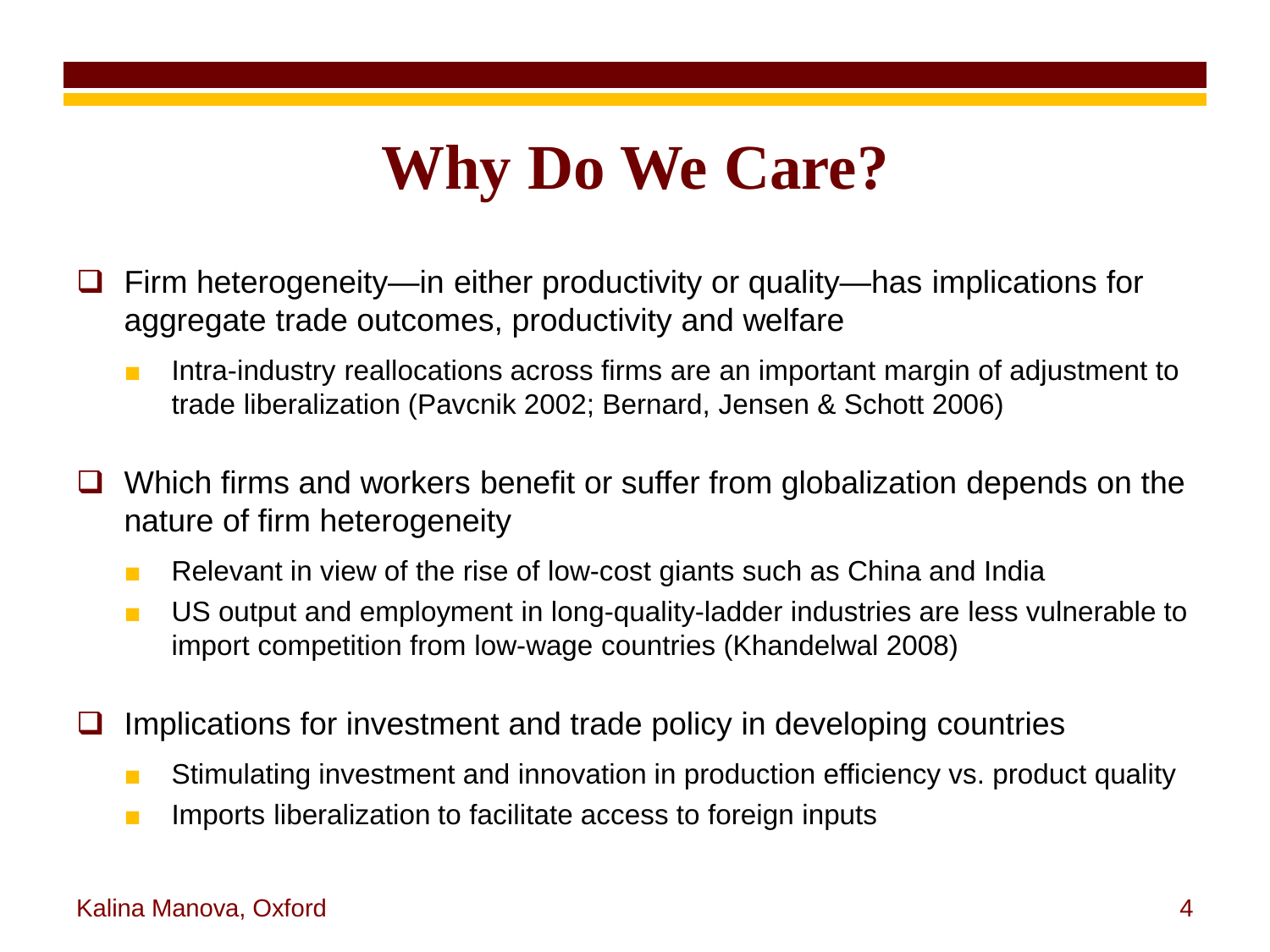## **This Paper**

- $\Box$  Use new proprietary data on the universe of Chinese exporting firms to establish new stylized facts about the variation in free on board export prices across firms and destinations
- $\Box$  Find evidence consistent with quality differentiation across firms and across destinations within firms
	- Better exporters use higher-quality inputs to produce higher-quality goods
	- Firms vary the quality of their products across destinations by using inputs of different quality levels
- $\Box$  Previously unexplored dimension of firm heterogeneity with potential implications for both aggregate welfare and inequality
	- In response to trade liberalization, firms may adjust not only product scope, trade partners and trade volumes, but also product quality across and within destinations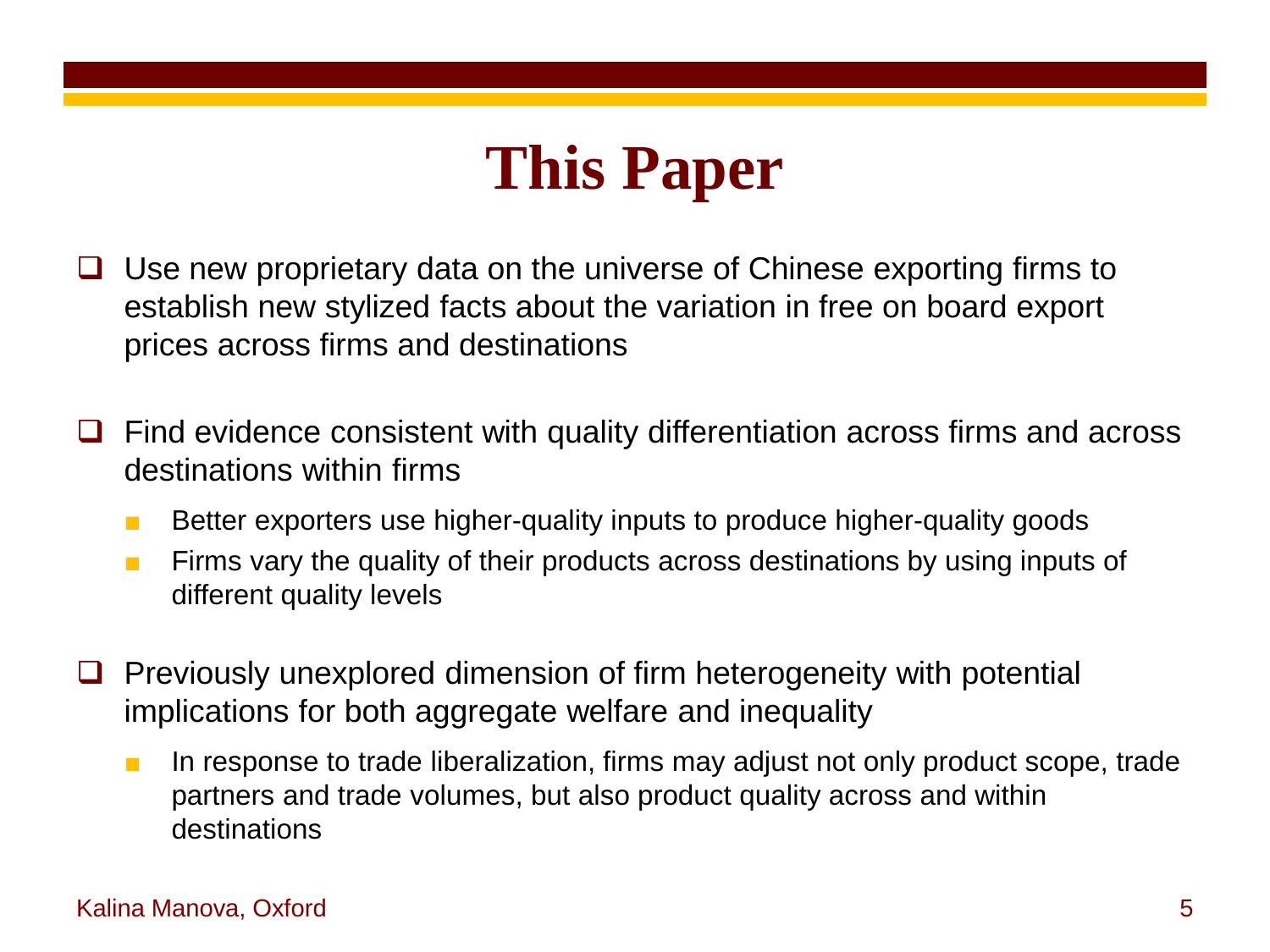# **Six Stylized Facts**

- 1. Across firms within a product, firms that charge higher export prices have higher revenues in each destination, bigger worldwide sales and more export destinations
- 2. Across firms within a product, firms with more destinations offer a wider range of export prices
- 3. Across destinations within a firm-product, firms earn bigger revenues in countries where they set higher prices
- 4. Across destinations within a firm-product, firms charge higher f.o.b. prices in richer, larger, bilaterally more distant and overall less remote economies
- 5. Across firms within an import product, firms paying higher imported-input prices have higher export prices, bigger worldwide sales and more export destinations
- 6. Across firms within an import product, firms that export more, enter more markets and offer a wider range of export prices pay a wider range of imported-input prices and source inputs from more origin countries

**Note:** These patterns are stronger for goods with greater scope for quality differentiation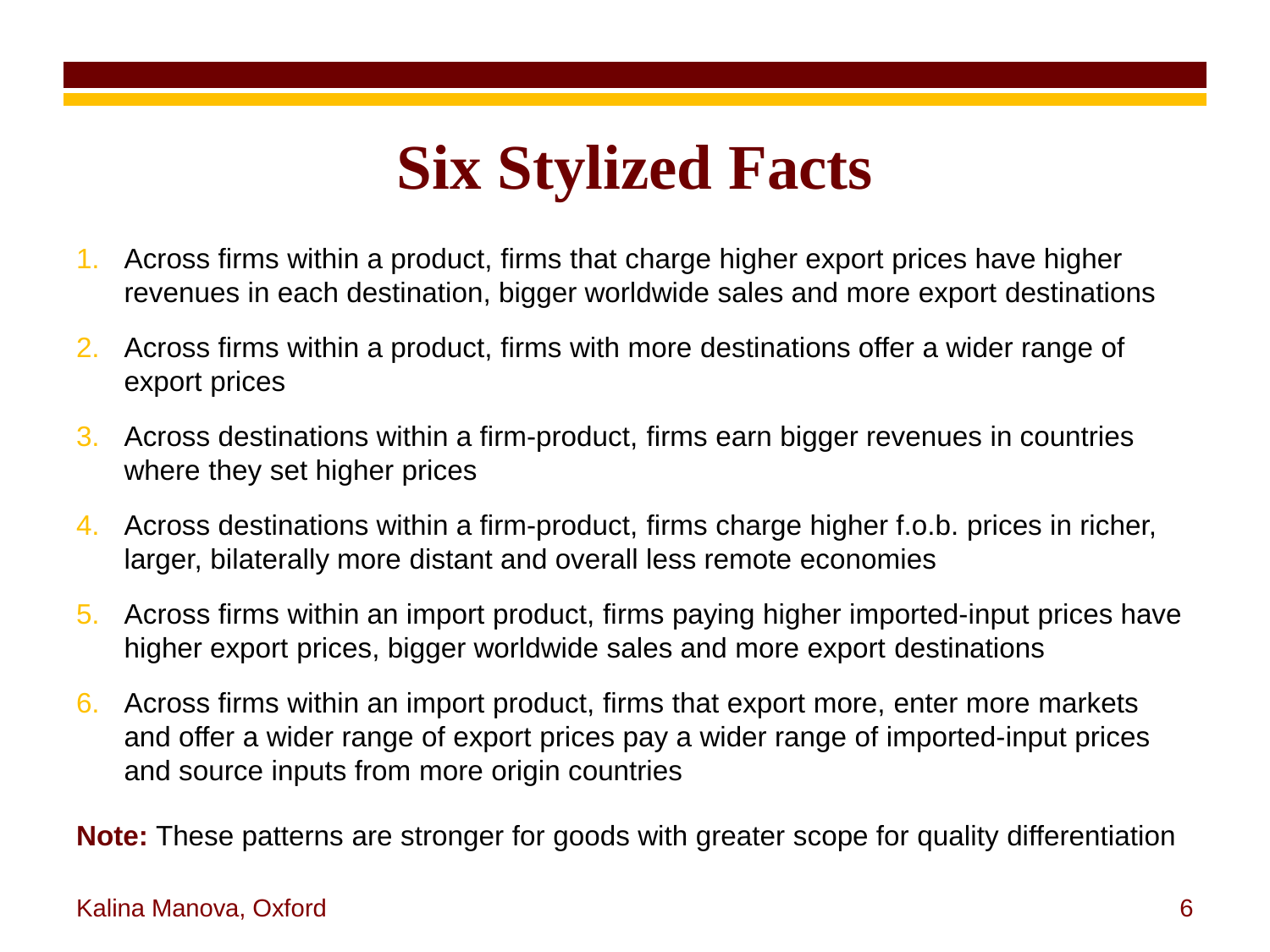## **Outline**

- 1. Motivation and introduction
- 2. Data
- 3. Stylized facts
- 4. Theory and alternative explanations
- 5. Conclusion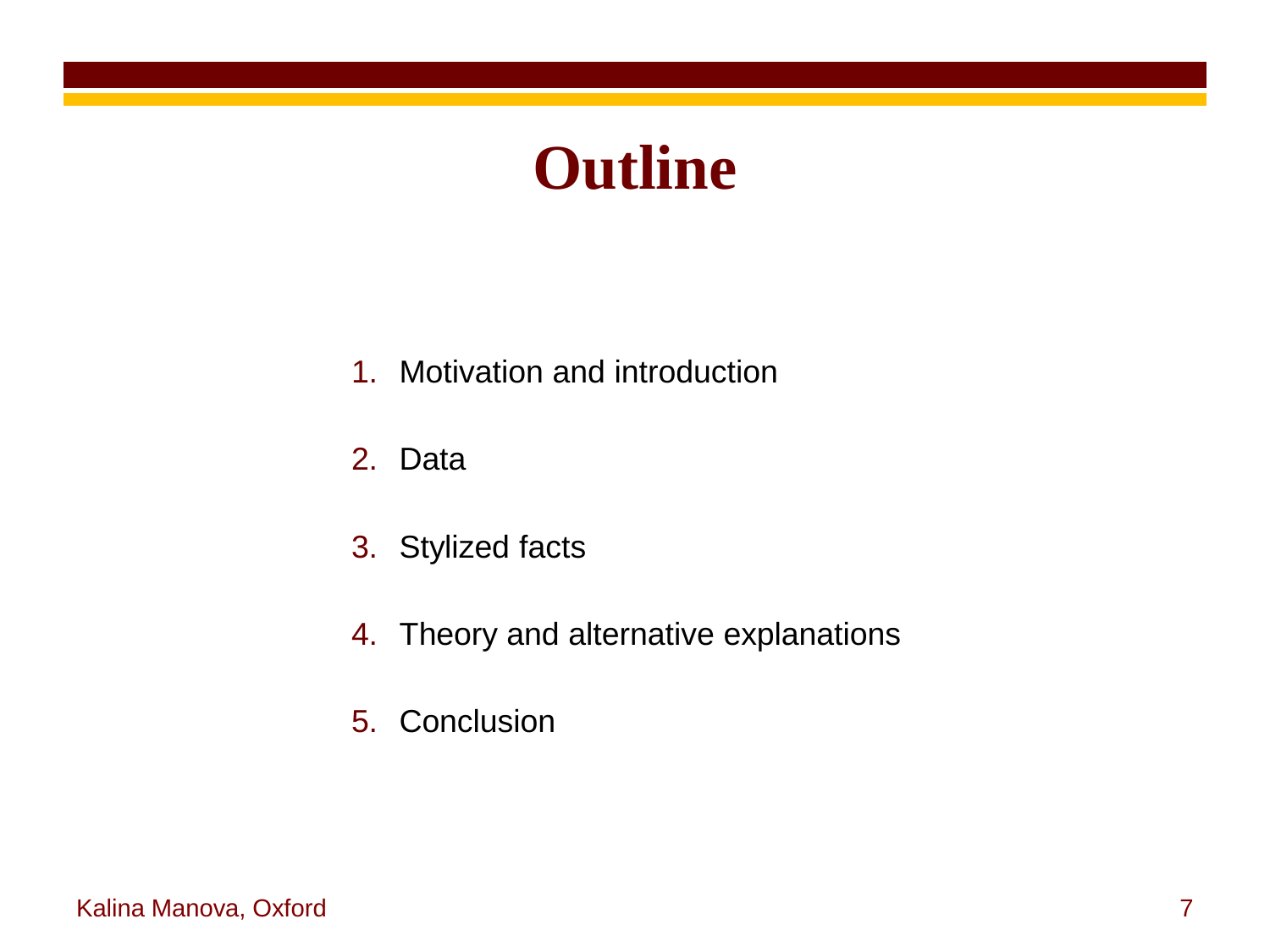## **The Value of Firm-Level Data**

- $\Box$  Prior evidence on the correlation between product-level export prices and destination market size and distance is indicative of quality sorting (Baldwin & Harrigan 2007; Johnson 2007)
	- But the behavior of aggregate prices may be inconclusive since certain patterns are consistent with both efficiency and quality sorting
	- Even if aggregate prices behave in a manner consistent with a given model, firm prices might not
- Earlier firm-level evidence is consistent with quality sorting but largely based on average input and output prices (Verhoogen 2008; Kugler & Verhoogen 2008; Hallak & Sivadasan 2008)
	- Exception: Crozet, Head and Mayer (2009)
	- No evidence on firm export prices across products and destinations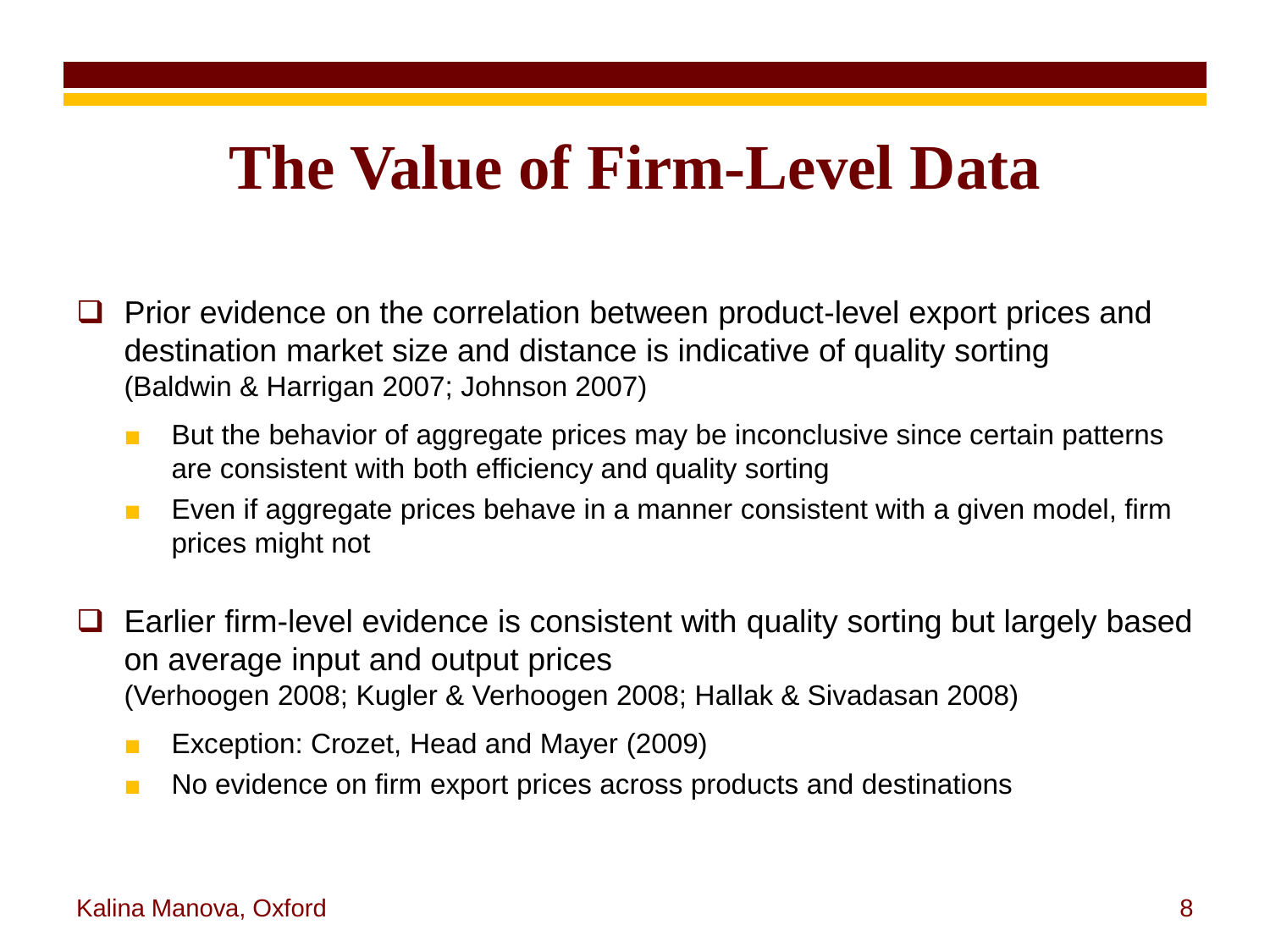## **Chinese Trade Data**

- $\Box$  A unique new database on the universe of Chinese trading firms (Manova and Zhang 2008)
	- Firm-level data on exports and imports by product and trade partner
	- 96,522 exporters, 6,908 HS-8 products, 231 destinations
	- **E** Revenues & quantities  $\rightarrow$  unit prices
	- Annual data for 2005
	- Other variables: firm ownership type, firm location, mode of transport
- Note: We exclude 23,073 wholesalers that serve as intermediaries between foreign and domestic firms but do not manufacture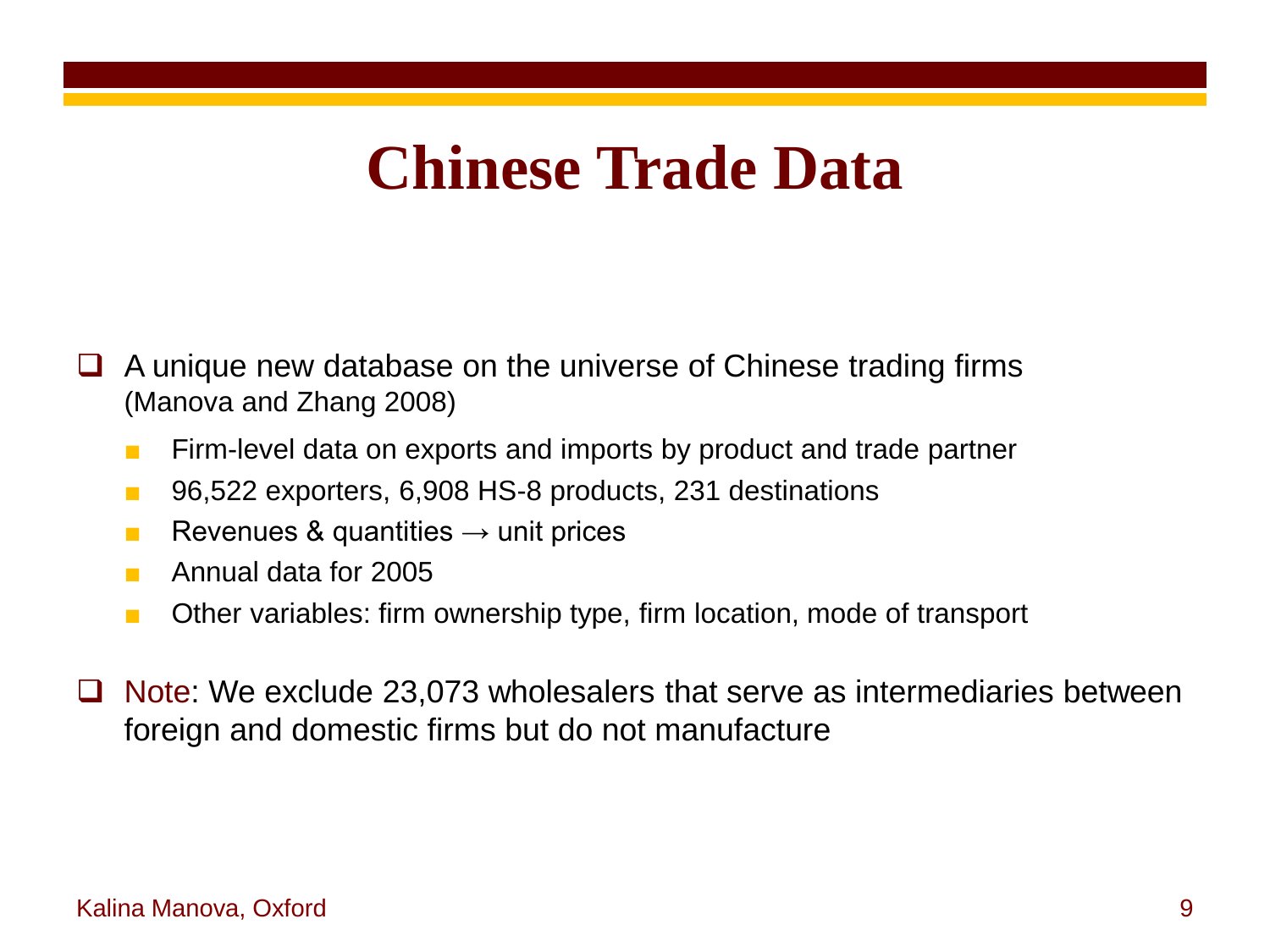## **Price Variation in the Data**

### $\Box$  Substantial variation in f.o.b. export prices

- across firms and destinations within a product (average st. dev. 1.11)
- across exporters in a given destination-product market (average st. dev. 0.90)
- across destinations within a firm-product pair (average st. dev. 0.46)

|                                                                                                           | # Obs.    | Average | St. Dev. | Min      | 5th Percentile | 95th Percentile | Max   |
|-----------------------------------------------------------------------------------------------------------|-----------|---------|----------|----------|----------------|-----------------|-------|
| Variation in (log) prices across firms and destinations within HS-8 products                              |           |         |          |          |                |                 |       |
| 1. firm-product-destination prices<br>product F.E.)                                                       | 2,179,923 | 0.00    | 1.24     | $-12.12$ | $-1.93$        | 2.02            | 13.65 |
| 2. St. dev. of prices across firms and<br>destinations within products<br>$(product F.E.)$                | 6,591     | 1.11    | 0.65     | 0.00     | 0.26           | 2.33            | 5.92  |
| Variation in (log) prices across destinations within firm-HS-8 product pairs                              |           |         |          |          |                |                 |       |
| 3. St. dev. of prices across destinations<br>within firm-product pairs<br>(firm-product pair F.E.)        | 303,935   | 0.46    | 0.49     | 0.00     | 0.01           | 1.39            | 9.14  |
| Variation in (log) prices across firms within destination-HS-8 product pairs                              |           |         |          |          |                |                 |       |
| 4. St. dev. of prices across firms within<br>destination-product pairs<br>(destination-product pair F.E.) | 159,778   | 0.90    | 0.74     | 0.00     | 0.08           | 2.30            | 8.36  |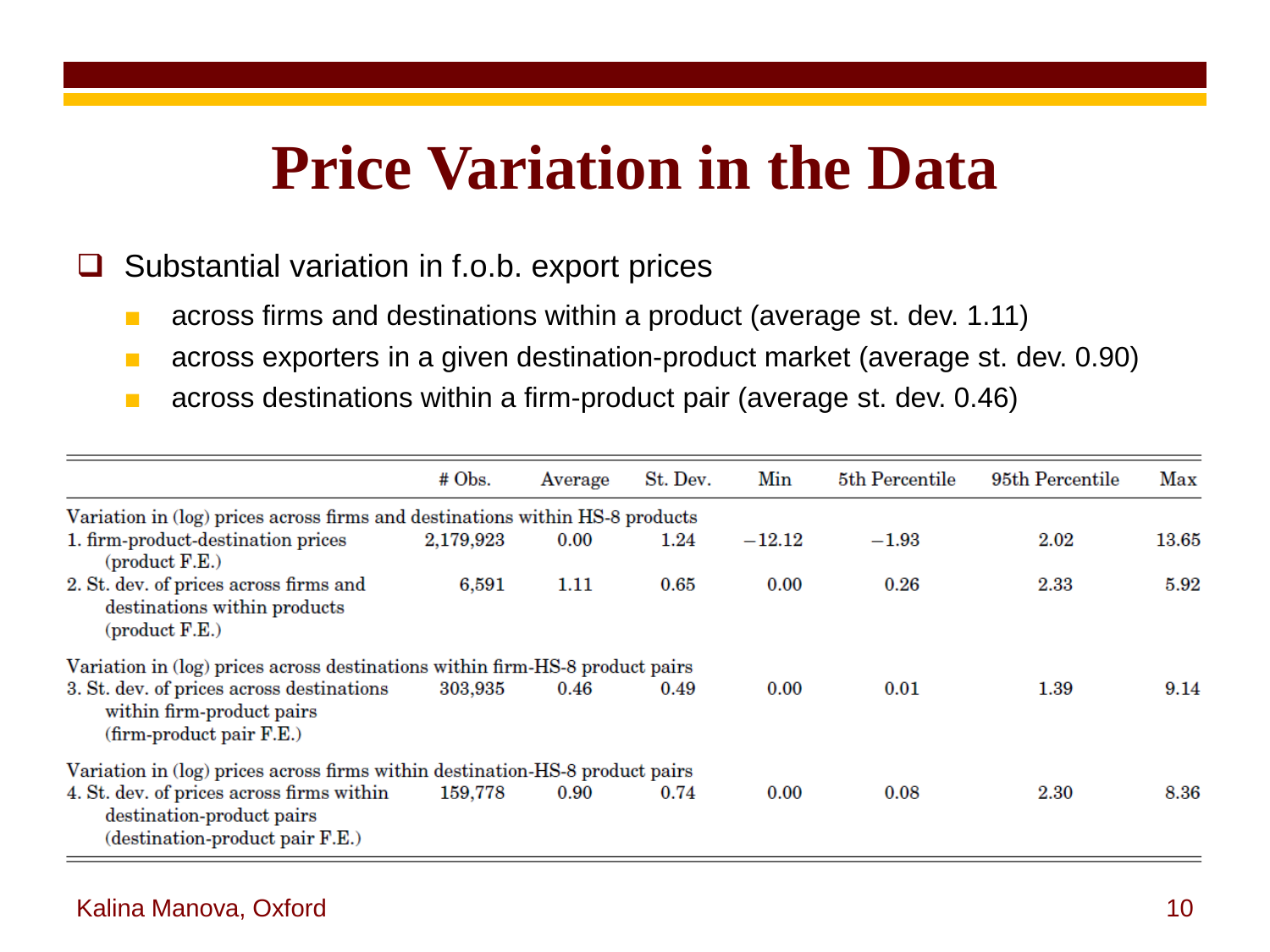## **Country and Product Data**

### Destination country characteristics

- Market size: GDP (World Bank)
- Income: GDP per capita (World Bank)
- Bilateral distance from China (CEPII)
- Overall remoteness: GDP-weighted average of a country's bilateral distance
- 6,879 HS-8 products, 179 destinations
- Products' scope for quality differentiation
	- Rauch (1999) dummy for differentiated good
	- R&D intensity (Klingebiel, Kroszner, & Laeven 2007)
	- Advertisement and R&D intensity (Kugler & Venhoogen 2011)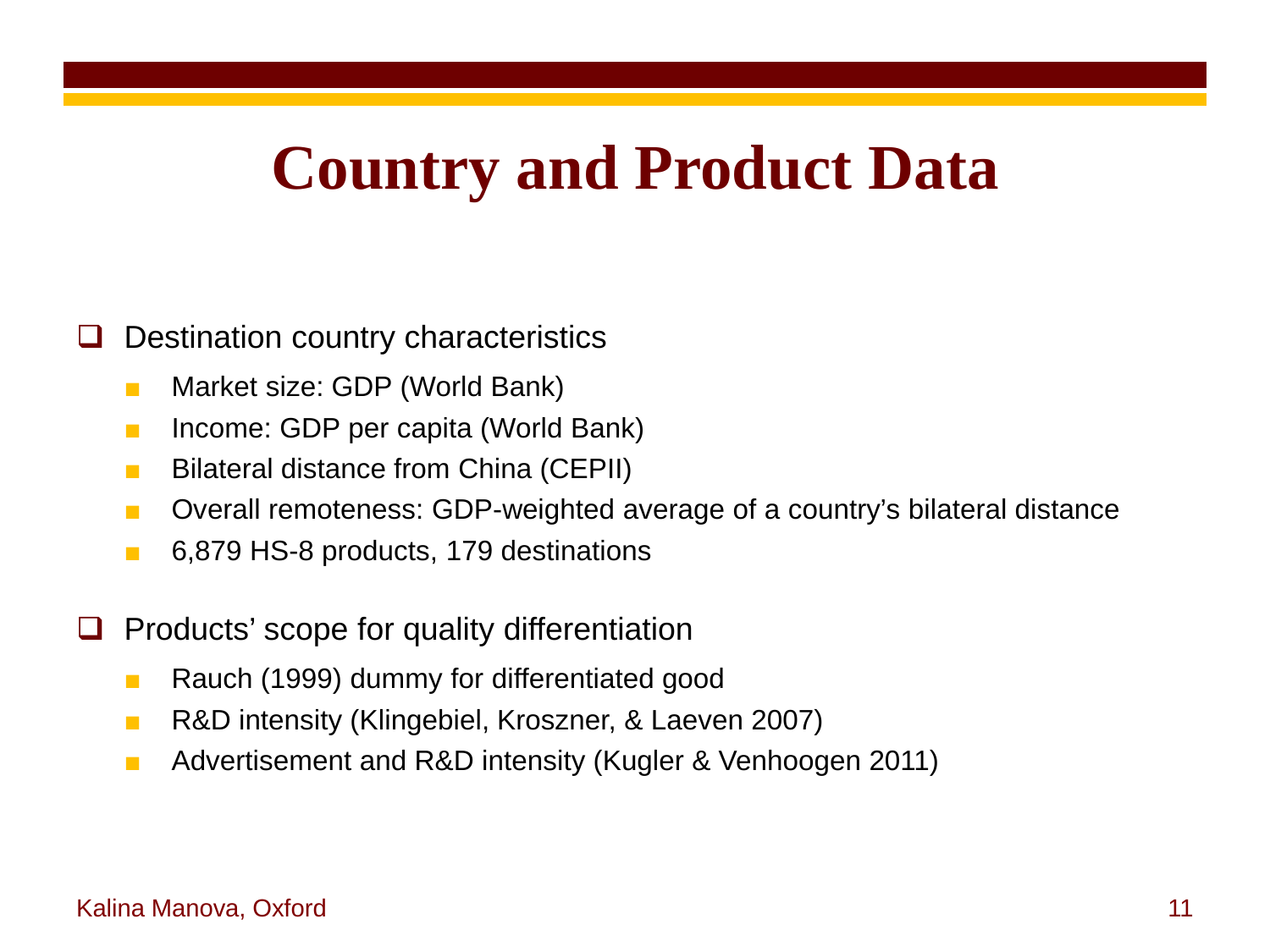## **Export Prices and Revenues: Variation Across Firms Within a Product**

 $log(price_{fp}) = \alpha + \beta \cdot log(revenue_{fp}) + \delta_p + \varepsilon_{fp}$ , firm f, product p

|                                              | Variation across firms within products |                            |                       |                        |                       |                       |                       |  |
|----------------------------------------------|----------------------------------------|----------------------------|-----------------------|------------------------|-----------------------|-----------------------|-----------------------|--|
|                                              | (1)                                    | (2)                        | (3)                   | (4)                    | (5)                   | (6)                   | (7)                   |  |
| (log) Revenue                                | $0.094***$<br>(49.25)                  |                            | $0.040***$<br>(14.15) | $0.097***$<br>(48.26)  | $0.091***$<br>(47.14) | $0.085***$<br>(41.31) | $0.067***$<br>(24.07) |  |
| (log) Quantity                               |                                        | $-0.165***$<br>$(-103.75)$ |                       |                        |                       |                       |                       |  |
| $(\log)$ Revenue x<br>different. good        |                                        |                            | $0.065***$<br>(22.83) |                        |                       |                       |                       |  |
| $(\log)$ Revenue x<br>R&D intensity          |                                        |                            |                       | $-0.079*$<br>$(-1.73)$ |                       |                       |                       |  |
| (log) Revenue x<br>high R&D intensity        |                                        |                            |                       |                        | $0.008***$<br>(4.67)  |                       |                       |  |
| $(\log)$ Revenue x<br>$adv. + R&D$ intensity |                                        |                            |                       |                        |                       | $0.362***$<br>(8.23)  |                       |  |
| $(\log)$ Revenue x<br>rich destinations      |                                        |                            |                       |                        |                       |                       | $0.031***$<br>(11.37) |  |
| <b>Product FE</b>                            | Y                                      | Y                          | Y                     | Y                      | Y                     | Y                     | Y                     |  |
| $R$ -squared                                 | 0.644                                  | 0.671                      | 0.642                 | 0.637                  | 0.637                 | 0.637                 | 0.649                 |  |
| # observations                               | 898,247                                | 898,247                    | 619,357               | 871,596                | 871,596               | 875,097               | 974,033               |  |
| # products                                   | 6,908                                  | 6,908                      | 4,276                 | 6,182                  | 6,182                 | 6,252                 | 6,879                 |  |
| # firm clusters                              | 96,522                                 | 96,522                     | 84,464                | 93,514                 | 93,514                | 94,005                | 94,664                |  |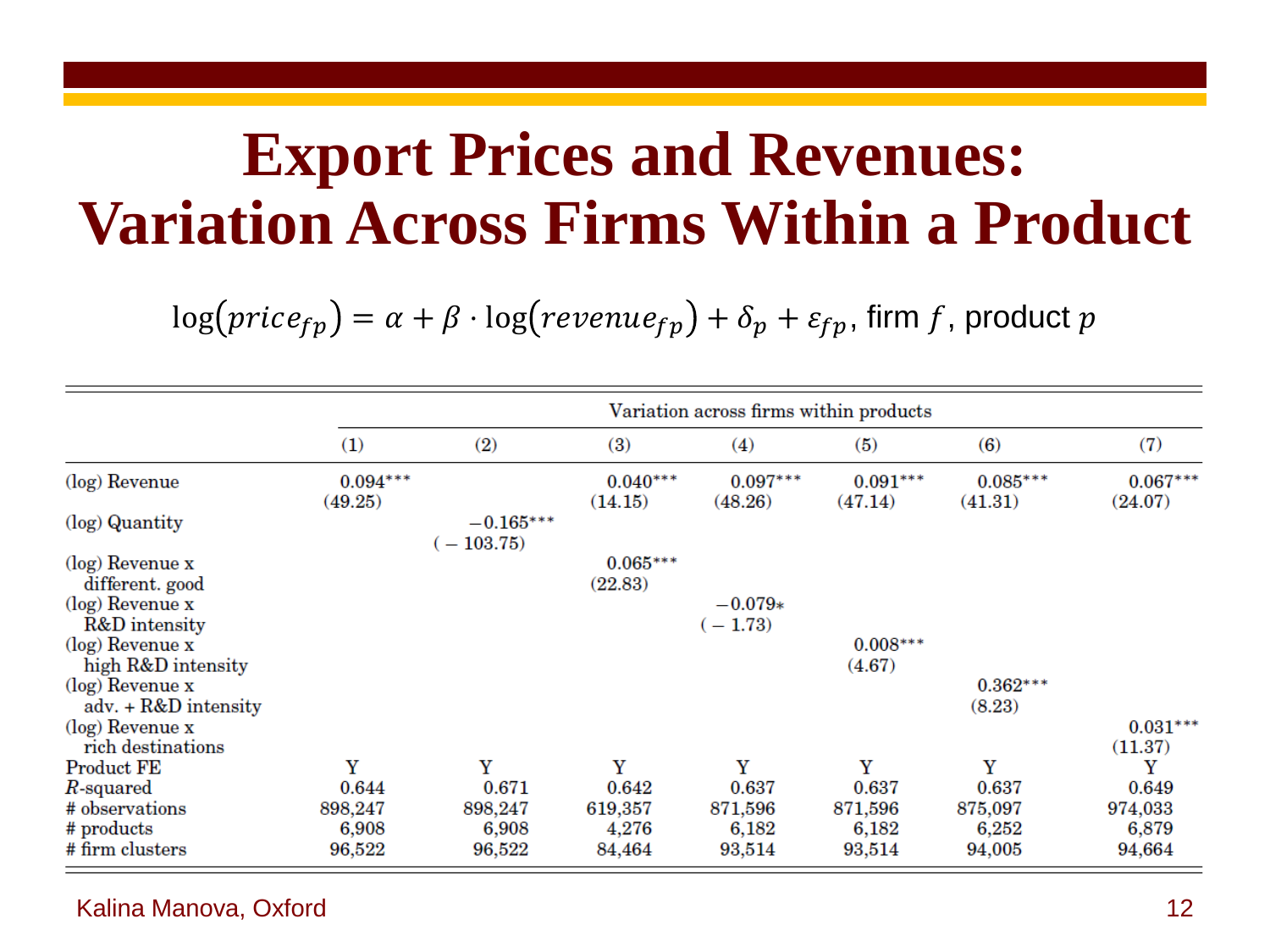## **Export Prices and Revenues: Variation Across Firms Within a Destination-Product**

 $log(price_{fpd}) = \alpha + \beta \cdot log(revenue_{fpd}) + \delta_{pd} + \varepsilon_{fpd}$ , destination d

|                        | Variation across firms<br>Within destination-product pairs |             |            |            |            |            |  |  |
|------------------------|------------------------------------------------------------|-------------|------------|------------|------------|------------|--|--|
|                        | (1)                                                        | (2)         | (3)        | (4)        | (5)        | (6)        |  |  |
| (log) Revenue          | $0.081***$                                                 |             | $0.036***$ | $0.077***$ | $0.065***$ | $0.061***$ |  |  |
|                        | (70.07)                                                    |             | (9.36)     | (54.61)    | (35.32)    | (9.72)     |  |  |
| (log) Quantity         |                                                            | $-0.183***$ |            |            |            |            |  |  |
|                        |                                                            | $-144.72$   |            |            |            |            |  |  |
| $(\log)$ Revenue x     |                                                            |             | $0.054***$ |            |            |            |  |  |
| different. good        |                                                            |             | (12.97)    |            |            |            |  |  |
| $(\log)$ Revenue x     |                                                            |             |            | $0.200***$ |            |            |  |  |
| R&D intensity          |                                                            |             |            | (3.17)     |            |            |  |  |
| $(\log)$ Revenue x     |                                                            |             |            |            | $0.616***$ |            |  |  |
| $adv. + R&D$ intensity |                                                            |             |            |            | (10.63)    |            |  |  |
| $(\log)$ Revenue x     |                                                            |             |            |            |            | $0.002***$ |  |  |
| (log) GDP per capita   |                                                            |             |            |            |            | (3.17)     |  |  |
| Destination-product FE | Y                                                          | Y           | Y          | Y          | Y          | Y          |  |  |
| $R$ -squared           | 0.744                                                      | 0.773       | 0.729      | 0.741      | 0.741      | 0.743      |  |  |
| # observations         | 2,179,923                                                  | 2,179,923   | 1,494,839  | 2,130,413  | 2,139,735  | 2,098,634  |  |  |
| # dest-product pairs   | 258,056                                                    | 258,056     | 163,873    | 247,867    | 249,874    | 242,403    |  |  |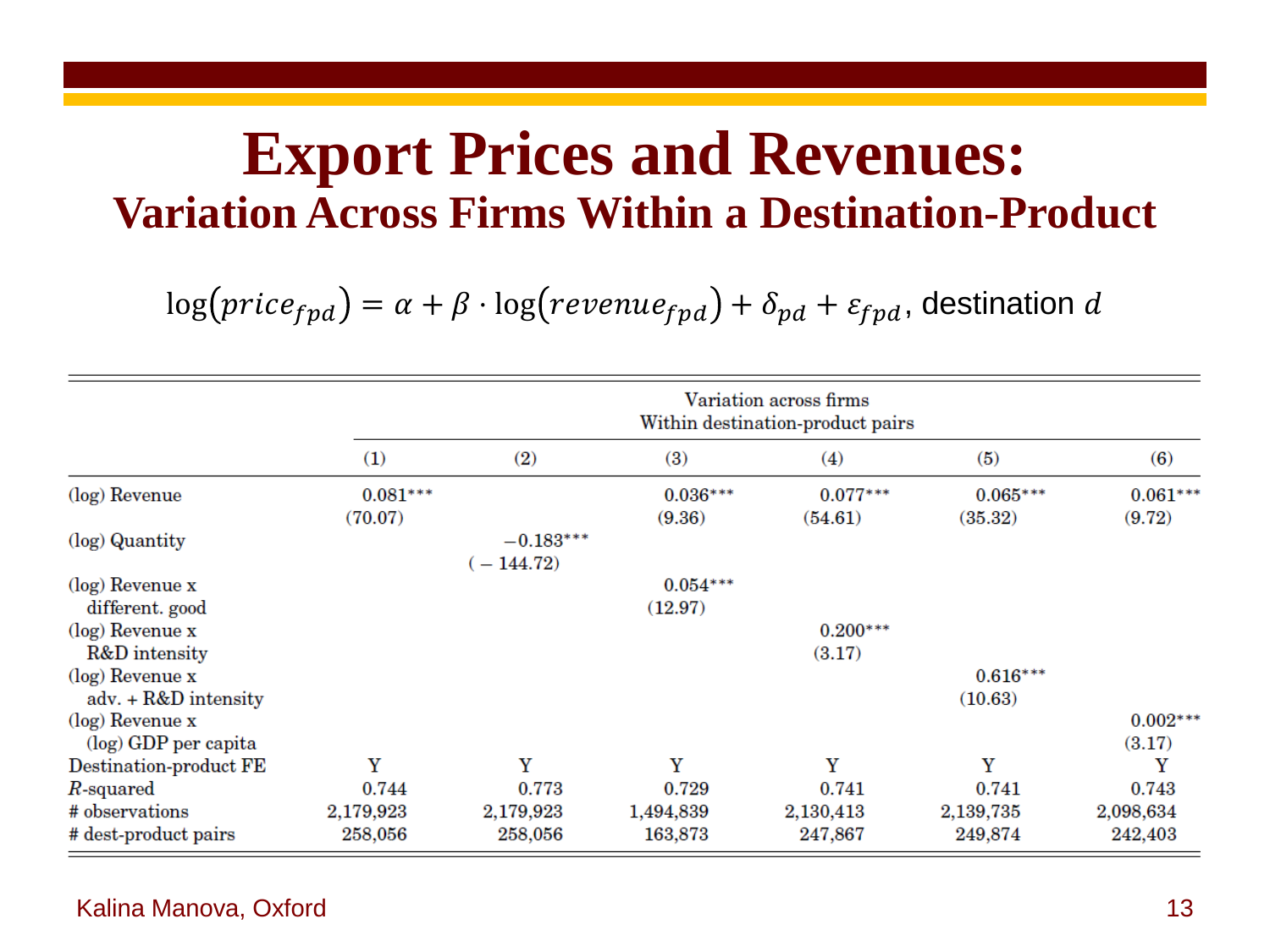## **Export Prices & Revenues Across Firms**

- Among exporters within a given product or destination-product market, firms selling at a higher price trade fewer quantities but have bigger revenues
	- Consistent with quality sorting models in which higher prices are associated with better quality and superior export performance
- $\Box$  The positive correlation between export price and revenues is stronger in sectors with greater scope for quality differentiation
	- Quality differentiation proxied by dummy for product differentiation (Rauch 1999), sector R&D intensity (Klingebiel, Kroszner and Laeven 2007), or sector combined advertising and R&D intensity (Kugler and Verhoogen 2008)
	- Interactions address concerns with positive or negative bias due to measurement error in export quantities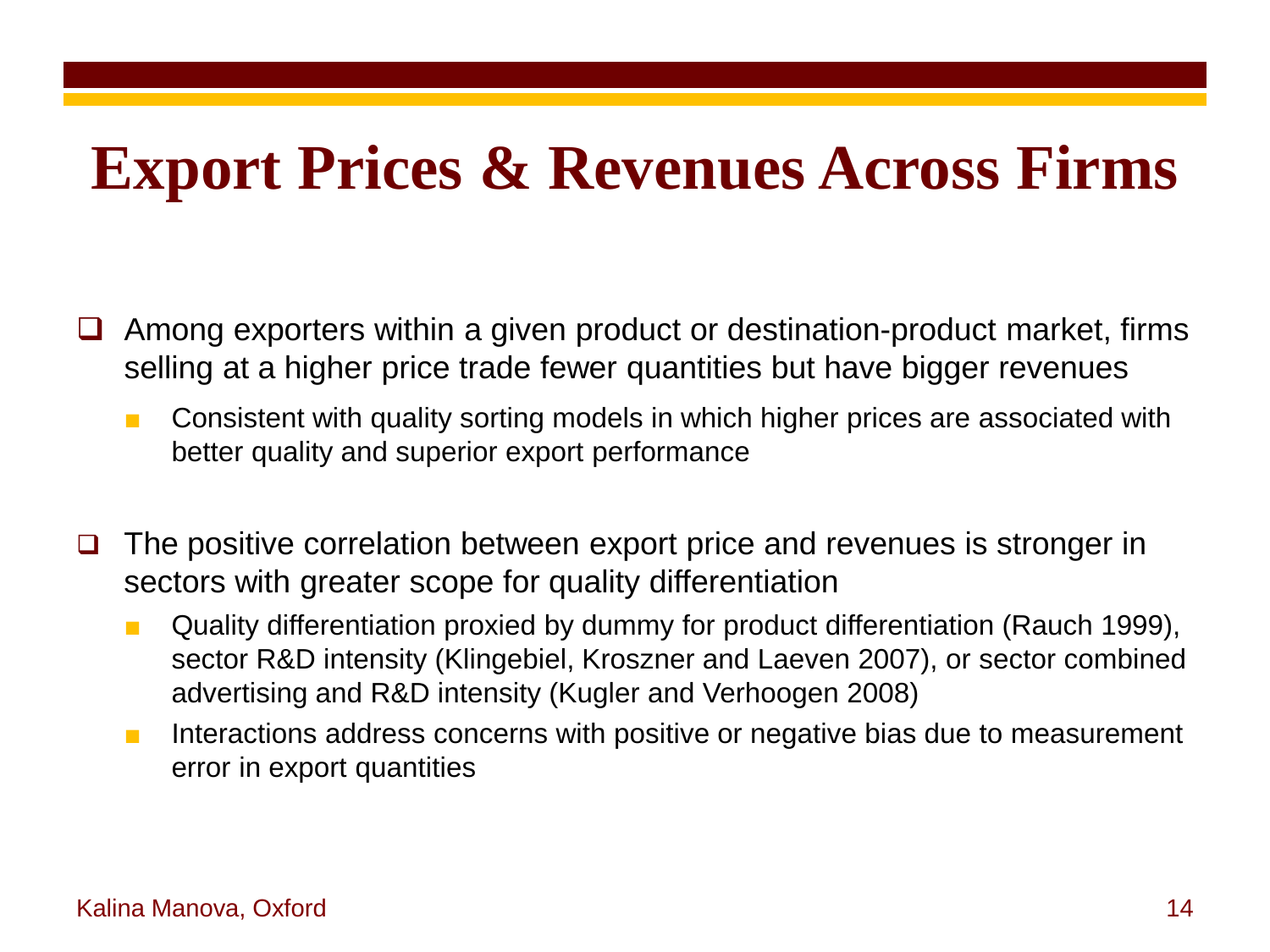## **Export Prices and Number of Destinations: Variation Across Firms Within a Product**

 $log(price_{fp}) = \alpha + \beta \cdot log(\#destinations_{fp}) + \delta_p + \varepsilon_{fp}$ 

|                                                                                     |            |         | Hom. goods | Diff. goods |           |            |
|-------------------------------------------------------------------------------------|------------|---------|------------|-------------|-----------|------------|
|                                                                                     | (1)        | (2)     | (3)        | (4)         | (5)       | (6)        |
| Panel A. Dep. variable: (log) average f.o.b. export price, by firm and HS-8 product |            |         |            |             |           |            |
| $(\log)$ # Destinations                                                             | $0.014***$ | 0.010   | 0.010      | $0.022***$  | 0.004     | $-0.003$   |
|                                                                                     | (2.79)     | (1.41)  | (1.40)     | (4.12)      | (0.70)    | $-0.46$    |
| $log$ ) # Dest x                                                                    |            | 0.012   |            |             |           |            |
| different. good                                                                     |            | (1.50)  |            |             |           |            |
| $log$ ) # Dest x                                                                    |            |         |            |             | $0.428**$ |            |
| R&D intensity                                                                       |            |         |            |             | (2.43)    |            |
| $log$ ) # Dest x                                                                    |            |         |            |             |           | $0.577***$ |
| adv. + R&D intensity                                                                |            |         |            |             |           | (3.77)     |
| <b>Product FE</b>                                                                   | Y          | Y       | Y          | Y           | Y         | Y          |
| $R$ -squared                                                                        | 0.632      | 0.628   | 0.647      | 0.622       | 0.624     | 0.624      |
| # observations                                                                      | 898,247    | 619,357 | 61,843     | 557,514     | 871,596   | 875,097    |
| # products                                                                          | 6,908      | 4,276   | 1,321      | 2,955       | 6,182     | 6,252      |
| # firm clusters                                                                     | 96,522     | 84,464  | 23,390     | 76,793      | 93,514    | 94,005     |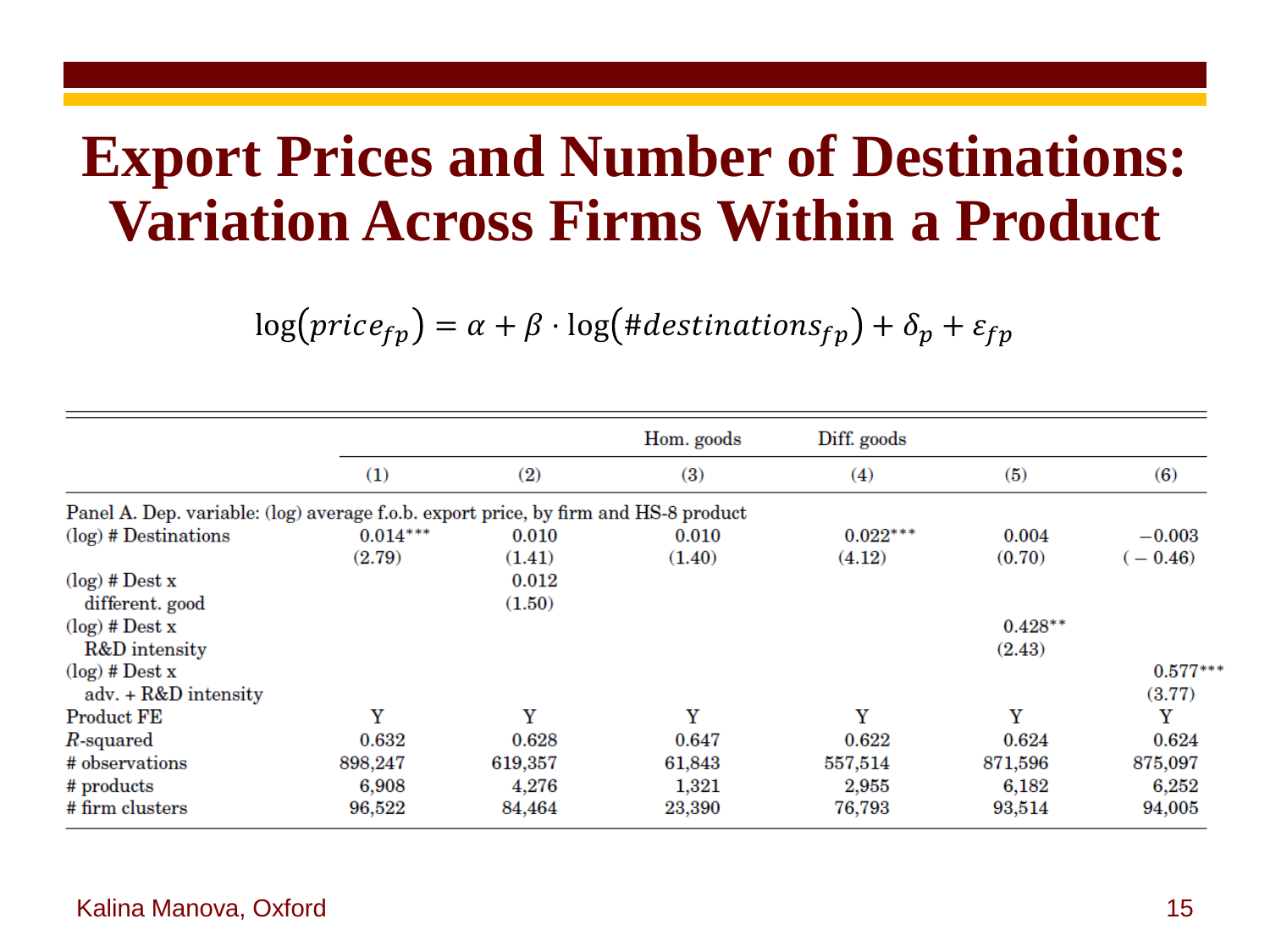## **Export Prices and Number of Destinations: Variation Across Firms Within a Product**

 $sd_{fp}(\log (price_{fpd})) = \alpha + \beta \cdot \log (#destinations_{fp}) + \delta_p + \varepsilon_{fp}$ 

|                                                                                                                    |           |         | Hom. goods | Diff. goods |            |           |
|--------------------------------------------------------------------------------------------------------------------|-----------|---------|------------|-------------|------------|-----------|
|                                                                                                                    | (1)       | (2)     | (3)        | (4)         | (5)        | (6)       |
| Panel B. Dep. variable: st. dev. of (log) f.o.b. export prices across destinations within a firm-HS-8 product pair |           |         |            |             |            |           |
| $(\log)$ # Destinations                                                                                            | $0.004**$ | 0.004   | 0.004      | $0.006***$  | $-0.002$   | $0.007**$ |
|                                                                                                                    | (2.12)    | (0.90)  | (0.88)     | (2.65)      | $-0.77$    | (2.33)    |
| $log$ ) # Dest x                                                                                                   |           | 0.002   |            |             |            |           |
| different. good                                                                                                    |           | (0.53)  |            |             |            |           |
| $log$ ) # Dest x                                                                                                   |           |         |            |             | $0.248***$ |           |
| R&D intensity                                                                                                      |           |         |            |             | (3.21)     |           |
| $log$ ) # Dest x                                                                                                   |           |         |            |             |            | $-0.112$  |
| adv. + R&D intensity                                                                                               |           |         |            |             |            | $(-1.36)$ |
| <b>Product FE</b>                                                                                                  | Y         | Y       | Y          | Y           | Y          | Y         |
| $R$ -squared                                                                                                       | 0.139     | 0.137   | 0.200      | 0.126       | 0.135      | 0.136     |
| # observations                                                                                                     | 303,935   | 210,419 | 18,741     | 191,678     | 296,777    | 298,032   |
| # products                                                                                                         | 5,852     | 3,666   | 1,026      | 2,640       | 5,365      | 5,426     |
| # firm clusters                                                                                                    | 66,360    | 54,545  | 10,560     | 48,845      | 64,223     | 64,616    |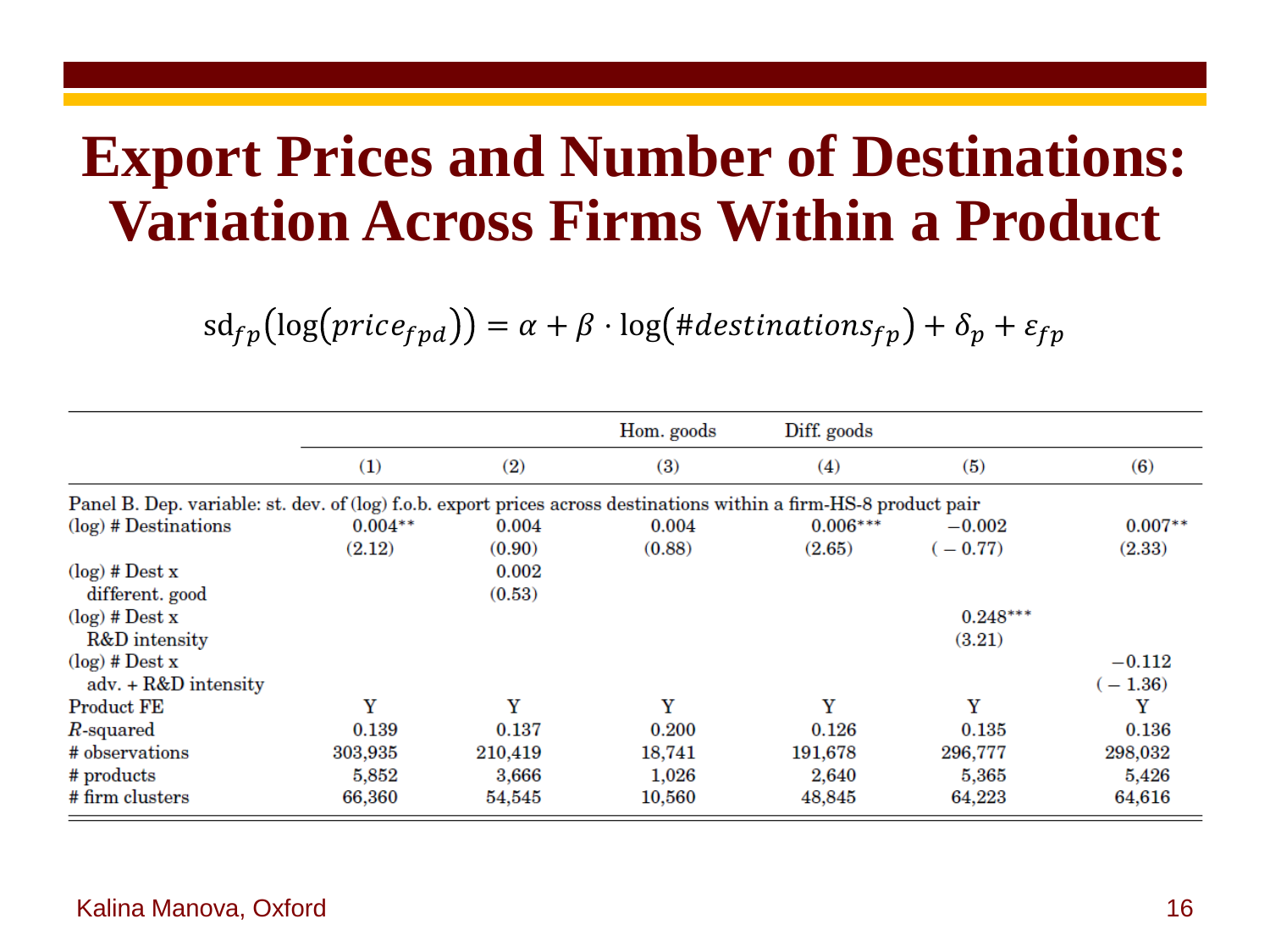## **Export Prices & Number of Destinations Across Firms**

- Exporters that supply more countries systematically charge a higher average price and exhibit greater price dispersion across importers
	- both largely driven by products with substantial potential for quality differentiation
- $\Box$  One standard deviation increase in trade-partner intensity (2.11 more destinations) associated with…
	- 1% rise in the average export price
	- 0.5% more dispersion in export prices across markets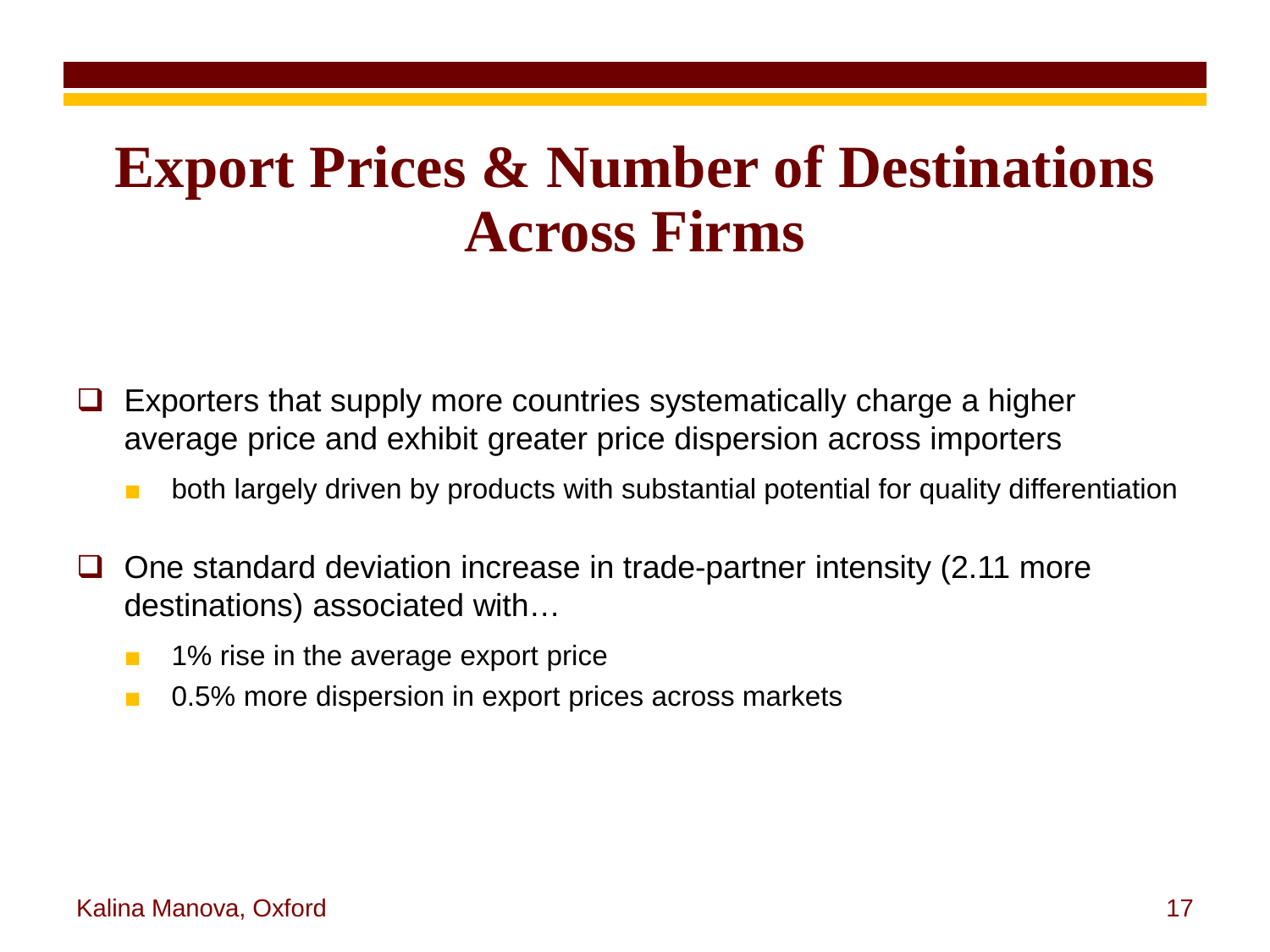## **Export Prices and Revenues: Variation Across Destinations Within a Firm-Product**

 $log(price_{fpd}) = \alpha + \beta \cdot log(revenue_{fpd}) + \delta_{fp} + \varepsilon_{fpd}$ 

|                                               | Variation across destinations<br>Within firm-product pairs |                          |                       |                      |                       |                       |                       |  |
|-----------------------------------------------|------------------------------------------------------------|--------------------------|-----------------------|----------------------|-----------------------|-----------------------|-----------------------|--|
|                                               | (1)                                                        | (2)                      | (3)                   | (4)                  | (5)                   | (6)                   | (7)                   |  |
| (log) Revenue                                 | $0.021***$<br>(36.34)                                      |                          | $0.020***$<br>(35.77) | $0.015***$<br>(6.52) | $0.018***$<br>(23.79) | $0.017***$<br>(13.92) | $0.004***$<br>(4.29)  |  |
| (log) Quantity                                |                                                            | $-0.080***$<br>$-117.98$ |                       |                      |                       |                       |                       |  |
| Market share                                  |                                                            |                          | $0.015***$<br>(4.53)  |                      |                       |                       |                       |  |
| $(\log)$ Revenue x<br>different. good         |                                                            |                          |                       | $0.008***$<br>(3.27) |                       |                       |                       |  |
| $(log)$ Revenue x<br>R&D intensity            |                                                            |                          |                       |                      | $0.093***$<br>(3.90)  |                       |                       |  |
| $(log)$ Revenue x<br>adv. $+$ R&D intensity   |                                                            |                          |                       |                      |                       | $0.145***$<br>(3.81)  |                       |  |
| $(\log)$ Revenue x<br>$(\log)$ GDP per capita |                                                            |                          |                       |                      |                       |                       | $0.002***$<br>(21.60) |  |
| Firm-product FE                               | Y                                                          | Y                        | Y                     | Y                    | Y                     | Y                     | Y                     |  |
| $R$ -squared                                  | 0.954                                                      | 0.957                    | 0.954                 | 0.950                | 0.953                 | 0.953                 | 0.954                 |  |
| # observations                                | 2,179,923                                                  | 2,179,923                | 2,179,923             | 1,494,839            | 2,130,413             | 2,139,735             | 2,098,634             |  |
| # dest-product clusters                       | 258,056                                                    | 258,056                  | 258,056               | 163,873              | 247,867               | 249,874               | 242,403               |  |
| # firm-product pairs                          | 898,247                                                    | 898,247                  | 898,247               | 619,357              | 871,596               | 875,097               | 869,203               |  |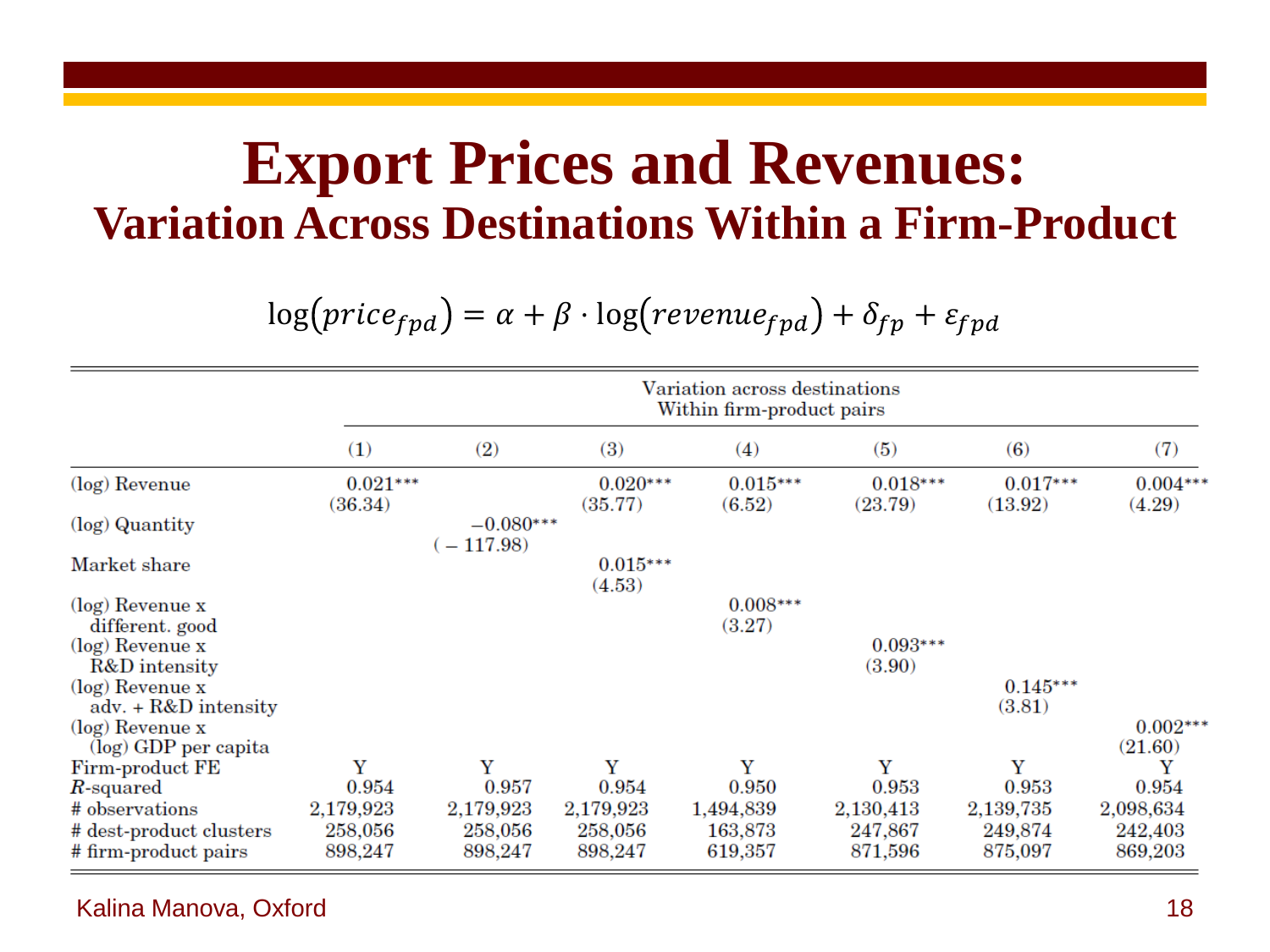## **Export Prices and Market Characteristics: Variation Across Destinations Within a Firm-Product**

 $\log(price_{fpd}) = \alpha + \beta \cdot \log(GDPpc_d) + \gamma \cdot \log(GDP_d)$ 

+ $\lambda \cdot \log(distance_d) + \mu \cdot \log(remote_d) + \delta_{fp} + \varepsilon_{fpd}$ 

|                         |            | Variation across destinations<br>Within firm-product pairs |            |             |             |             |  |  |  |
|-------------------------|------------|------------------------------------------------------------|------------|-------------|-------------|-------------|--|--|--|
|                         | (1)        | (2)                                                        | (3)        | (4)         | (5)         | (6)         |  |  |  |
| (log) GDP per capita    | $0.021***$ |                                                            |            |             | $0.015***$  | $0.015***$  |  |  |  |
|                         | (27.24)    |                                                            |            |             | (14.84)     | (15.42)     |  |  |  |
| $(log)$ GDP             |            | $0.012***$                                                 |            |             | $0.005***$  | $0.008***$  |  |  |  |
|                         |            | (23.30)                                                    |            |             | (8.25)      | (11.75)     |  |  |  |
| (log) Distance          |            |                                                            | $0.016***$ |             | $0.012***$  | $0.009***$  |  |  |  |
|                         |            |                                                            | (8.40)     |             | (6.01)      | (4.52)      |  |  |  |
| (log) Remoteness        |            |                                                            |            | $-0.062***$ | $-0.027***$ | $-0.021***$ |  |  |  |
|                         |            |                                                            |            | $(-18.75)$  | $(-8.26)$   | $(-6.60)$   |  |  |  |
| Market share            |            |                                                            |            |             |             | $0.067***$  |  |  |  |
|                         |            |                                                            |            |             |             | (18.03)     |  |  |  |
| Firm-product FE         | Y          | Y                                                          | Y          | Y           | Y           | Y           |  |  |  |
| $R$ -squared            | 0.954      | 0.954                                                      | 0.954      | 0.954       | 0.954       | 0.954       |  |  |  |
| # observations          | 2,098,634  | 2,098,957                                                  | 2,177,935  | 2,177,935   | 2,098,634   | 2,098,634   |  |  |  |
| # dest-product clusters | 242,403    | 242,649                                                    | 256,772    | 256,772     | 242,403     | 242,403     |  |  |  |
| # firm-product pairs    | 869,203    | 869,297                                                    | 898,035    | 898,035     | 869,203     | 869,203     |  |  |  |
| # destinations          | 179        | 180                                                        | 210        | 210         | 179         | 179         |  |  |  |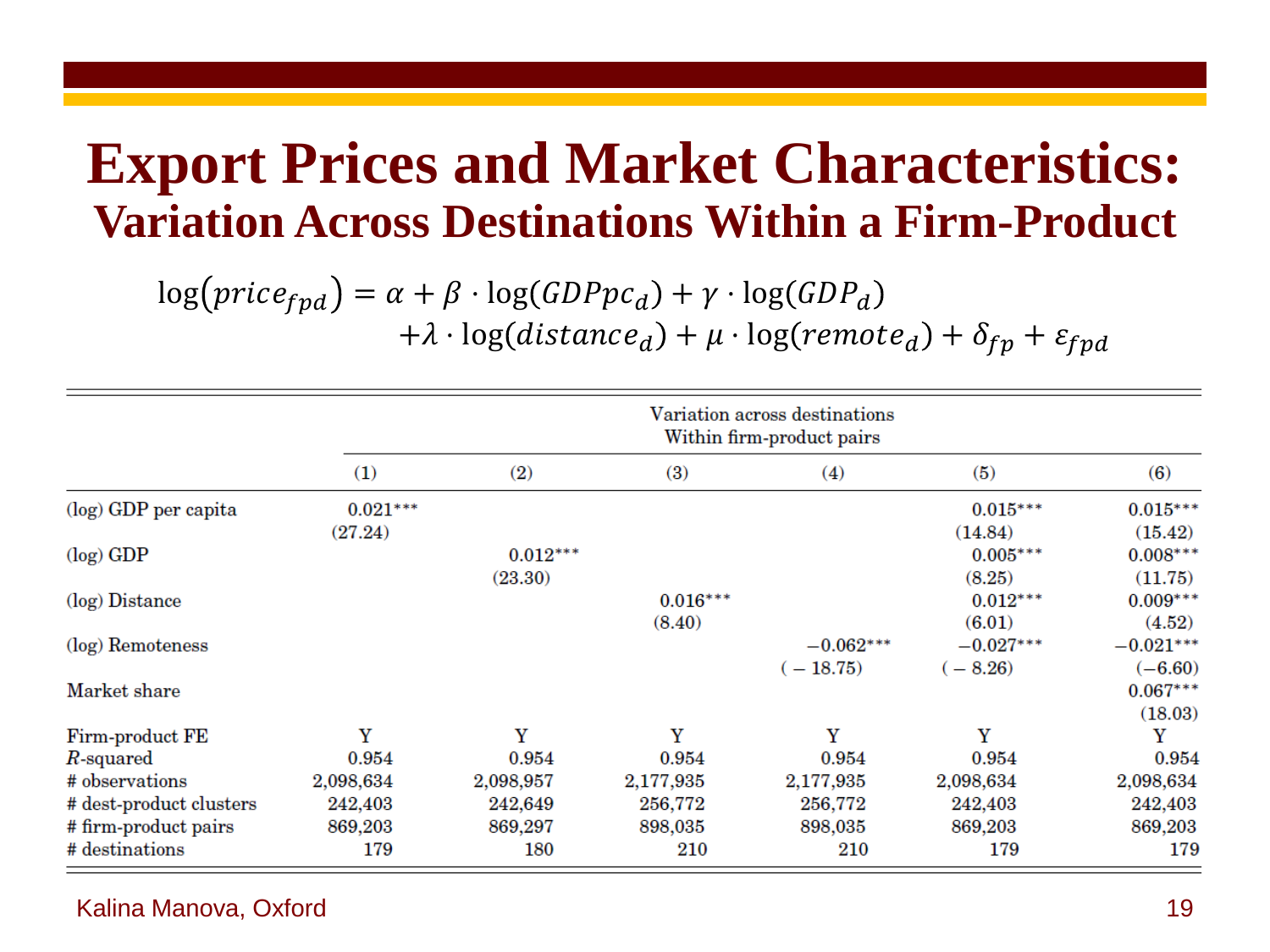## **Export Prices Across Destinations Within Firms**

- Firms earn bigger revenues from a given product in markets where they set higher f.o.b. prices
	- Robust to controlling for firms' market share in each country and product
- Firms charge higher f.o.b. prices for the same product in bigger, richer, bilaterally more distant, and overall less remote markets
- Additional results and robustness
	- Results stronger for richer countries
	- Results hold only for products with scope for quality differentiation
	- Results stronger for firms that vary prices more across partners
	- Results robust to different error specifications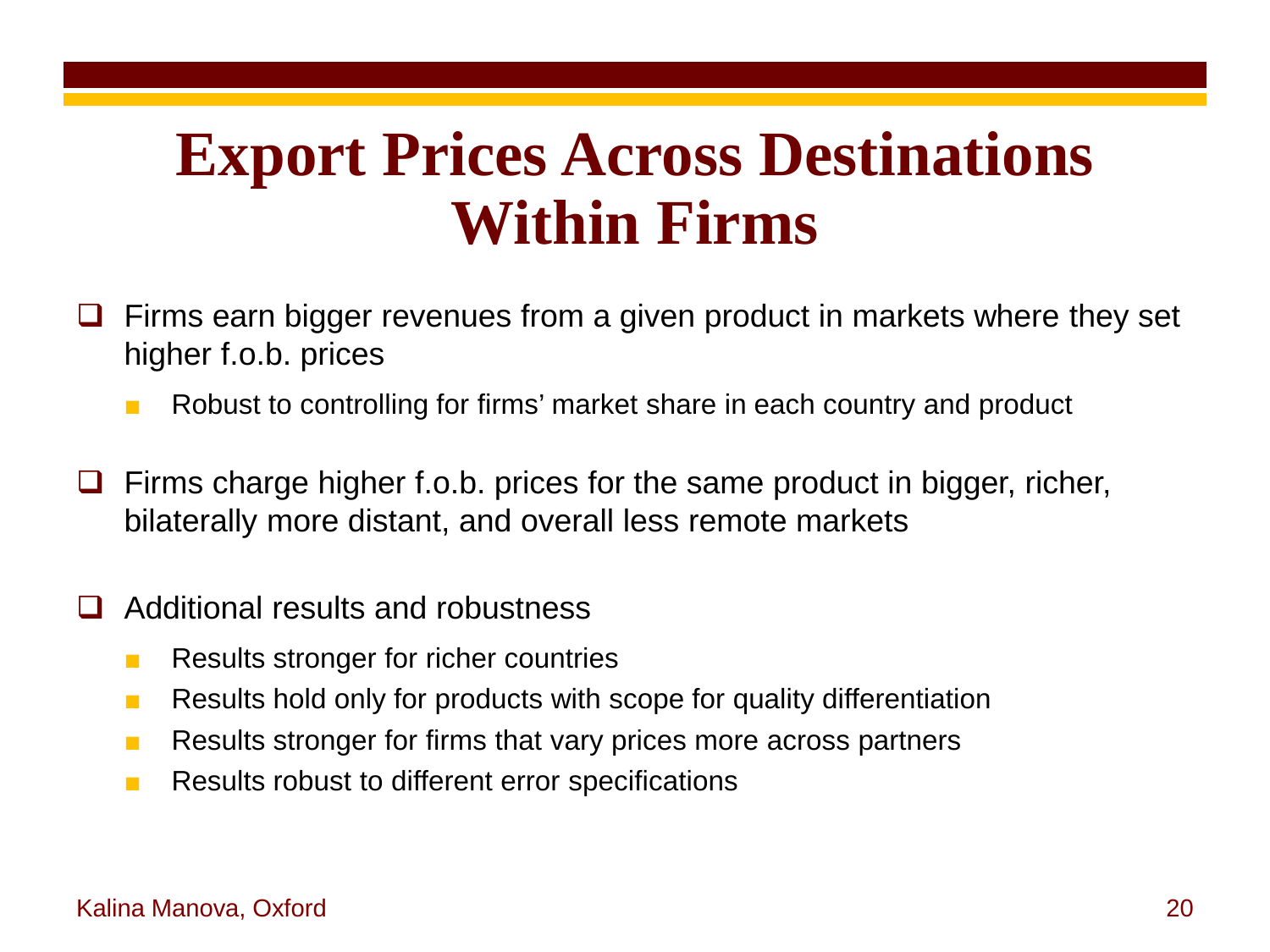# **Multi-Quality Firms**

- If firms vary product quality across destinations, they may do so by using inputs of different quality
	- Ex: a shoe manufacturer can produce two versions of a product: a cheap, lowquality shoe using cheap, low-quality inputs (rubber sole, man-made upper) and an expensive, high-quality shoe using expensive, high-quality inputs (waterproof sole, leather upper)
	- If quality upgrading requires a fixed adoption cost, offering multiple quality versions becomes a complex optimization problem
- $\Box$  In the absence of data on domestic inputs, we study firms' imported-input prices by product and source country
	- Quality sorting across firms: are imported-input prices positively correlated with export prices and export performance?
	- Quality differentiation across destinations within firms: is st. dev. of imported-input prices positively correlated with st. dev. of export prices and # destinations?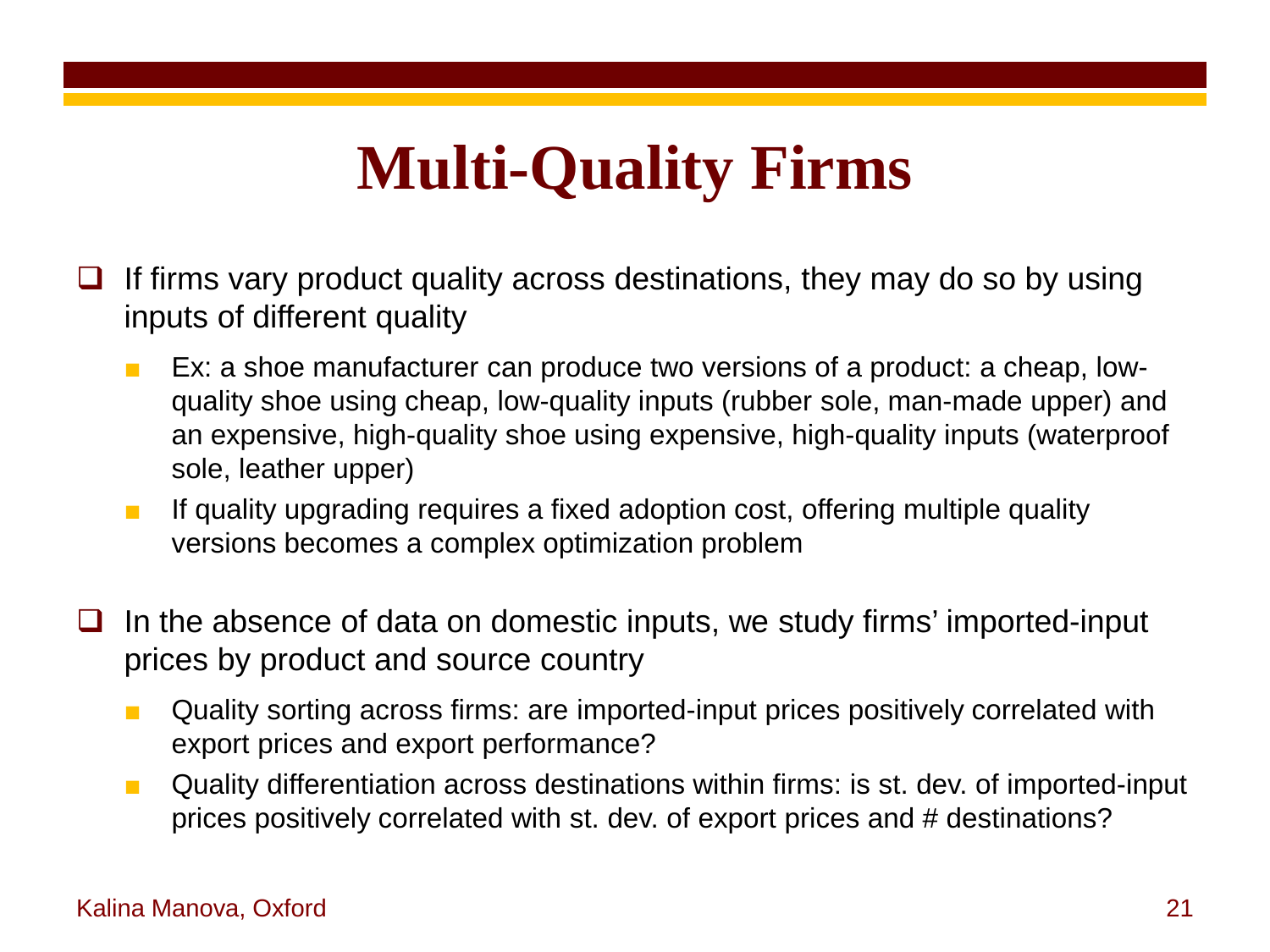## **Imported-Input Prices and Export Performance: Variation Across Firms Within an Import Product**

 $\log (price_{fpo}) = \alpha + \beta \cdot \log (export\ performance_f) + \delta_p + \varepsilon_{fpo}$ 

- **u** *price<sub>fpo</sub>*: price firm f pays for imported input p from origin country o
- $\bullet$  export performance<sub>f</sub>: total exports, number of destinations, average export price or standard deviation of export prices across products and destinations

| Panel A. Dep. variable: (log) import price, by firm, source country,<br>and HS-8 product |                       |                      |                       |                       |    |
|------------------------------------------------------------------------------------------|-----------------------|----------------------|-----------------------|-----------------------|----|
| (log) Total firm exports                                                                 | $0.139***$<br>(25.45) |                      |                       |                       |    |
| $log$ ) # Export destinations                                                            |                       | $0.047***$<br>(4.58) |                       |                       |    |
| Average (log) export price                                                               |                       |                      | $0.459***$<br>(44.30) |                       |    |
| St. dev. of (log) export price                                                           |                       |                      |                       | $0.669***$<br>(33.05) |    |
| Product FE                                                                               | Y                     | Y                    | Y                     | Y                     |    |
| R-squared                                                                                | 0.603                 | 0.589                | 0.630                 | 0.599                 |    |
| # observations                                                                           | 724,790               | 724,790              | 724,790               | 587,110               |    |
| # products                                                                               | 5,351                 | 5,351                | 5,351                 | 5,142                 |    |
| # firm clusters                                                                          | 37,647                | 37,647               | 37,647                | 27,291                |    |
| Kalina Manova, Oxford                                                                    |                       |                      |                       |                       | 22 |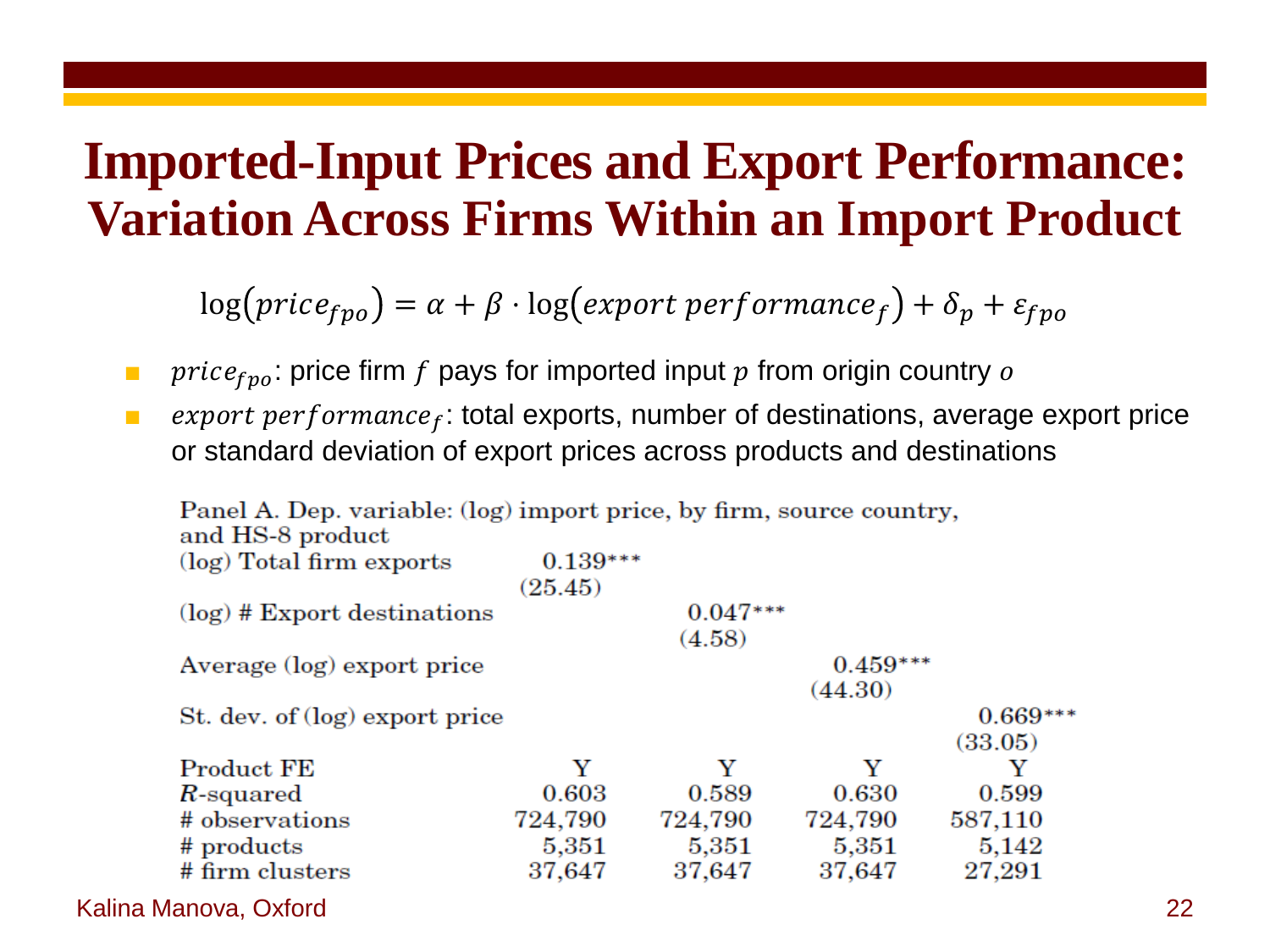## **Imported-Input Prices and Export Performance: Variation Across Firms Within an Import Product**

 $sd_{fp}(\log (price_{fpo})) = \alpha + \beta \cdot \log (export performance_f) + \delta_p + \varepsilon_{fpo}$ 

| Panel B. Dep. variable: st. dev. of (log) import prices across source |            |            |            |            |
|-----------------------------------------------------------------------|------------|------------|------------|------------|
| countries within a firm and HS-8 product                              |            |            |            |            |
| (log) Total firm exports                                              | $0.042***$ |            |            |            |
|                                                                       | (24.07)    |            |            |            |
| $log$ ) # Export destinations                                         |            | $0.051***$ |            |            |
|                                                                       |            | (17.04)    |            |            |
| Average (log) export price                                            |            |            | $0.076***$ |            |
|                                                                       |            |            | (21.39)    |            |
| St. dev. of (log) export price                                        |            |            |            | $0.147***$ |
|                                                                       |            |            |            | (19.48)    |
| <b>Product FE</b>                                                     | Y          | Y          | Y          | Y          |
| $R$ -squared                                                          | 0.193      | 0.182      | 0.191      | 0.185      |
| # observations                                                        | 129,059    | 129,059    | 129,059    | 125,828    |
| # products                                                            | 3,760      | 3,760      | 3,760      | 3,738      |
| # firm clusters                                                       | 21,248     | 21,248     | 21,248     | 20,027     |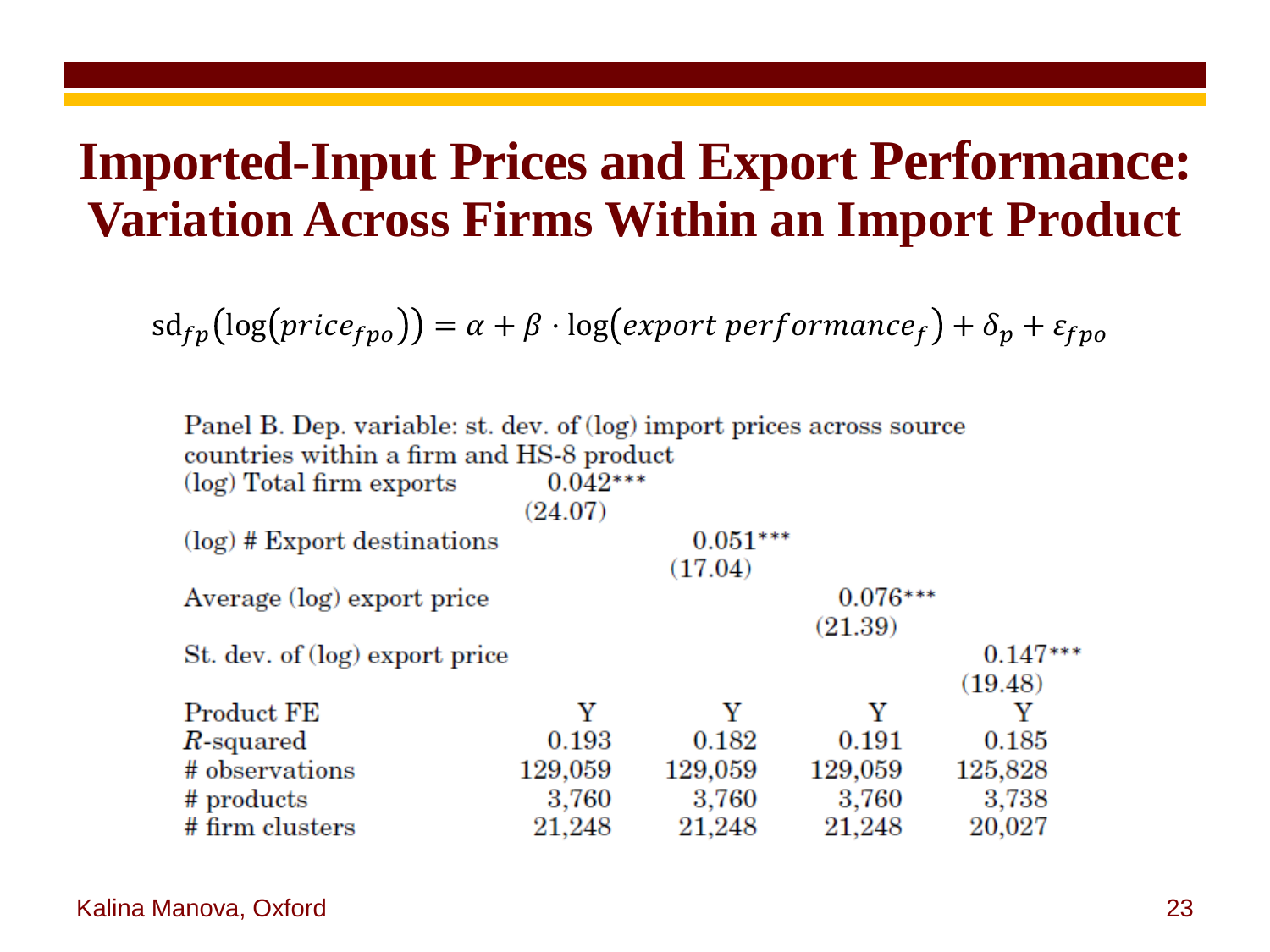## **Imported-Input Prices and Export Performance Across Firms**

- Firms paying more for their imported inputs have higher export prices, larger worldwide export revenues, more export destinations, and greater export price variation across destinations
- Firms paying a wider range of imported-input prices have higher export prices, larger worldwide export revenues, more export destinations, and greater export price variation across destinations
	- Results obtained with product fixed effect, which capture the average amount of price dispersion and scope for quality differentiation in each imported input
	- Similar results across all products and source countries within a firm
	- Similar results with number of source countries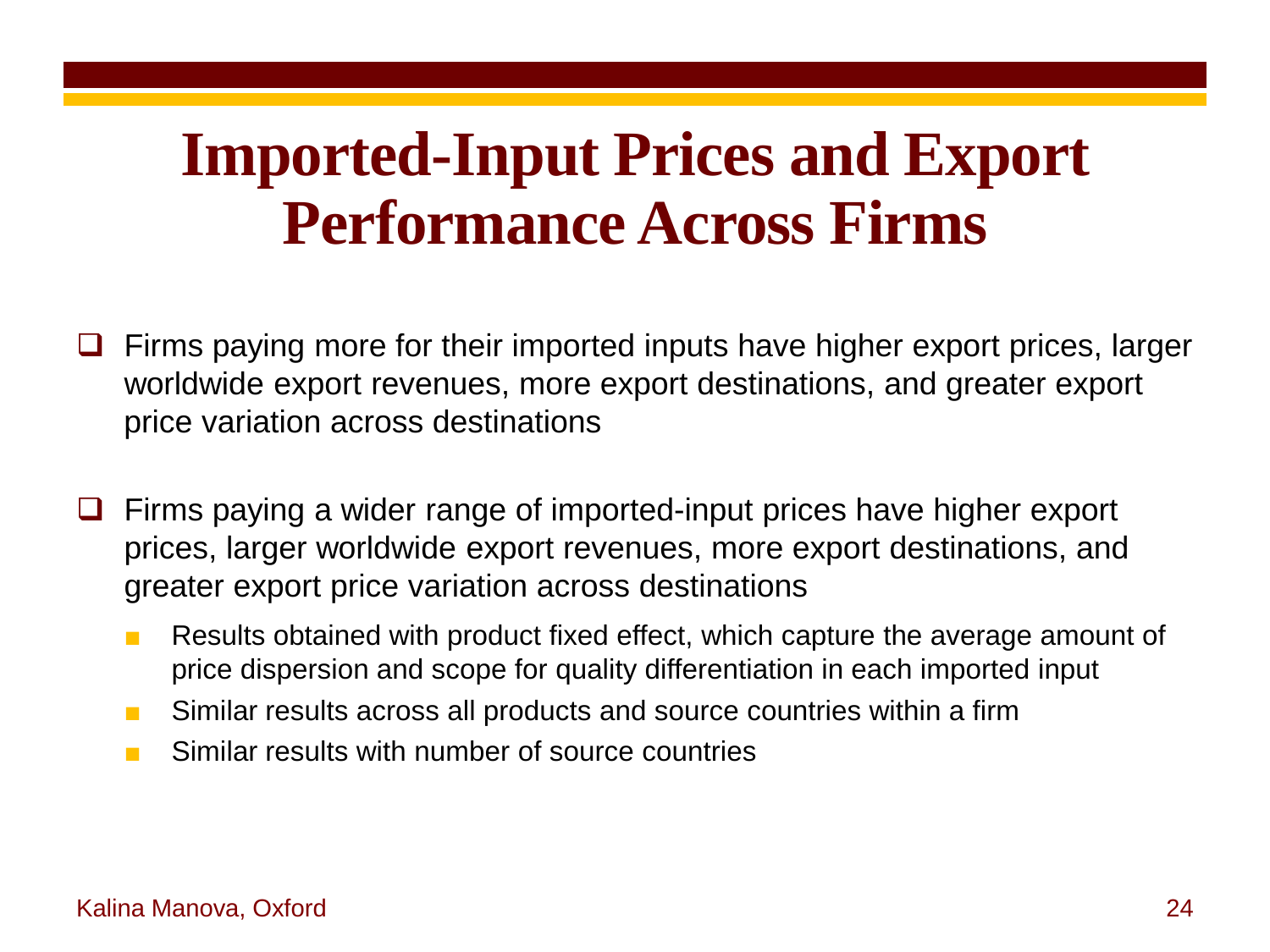## **Robustness**

Measurement error: results are robust to…

- excluding outliers
- using monthly frequency (with month FE)
- using rankings instead of levels of export price and revenue
- focusing on textiles and apparel sector, which is likely to suffer less from ME due to quotas under MFA

### Wholesalers vs. retailers

- Wholesalers' export prices should exhibit similar pattern as producers' as both compete in the same destination-product markets
- Results hold with full sample that include both manufacturers and wholesalers
- Functional forms for distance
	- Allow the elasticity of export prices with respect to distance to vary nonlinearly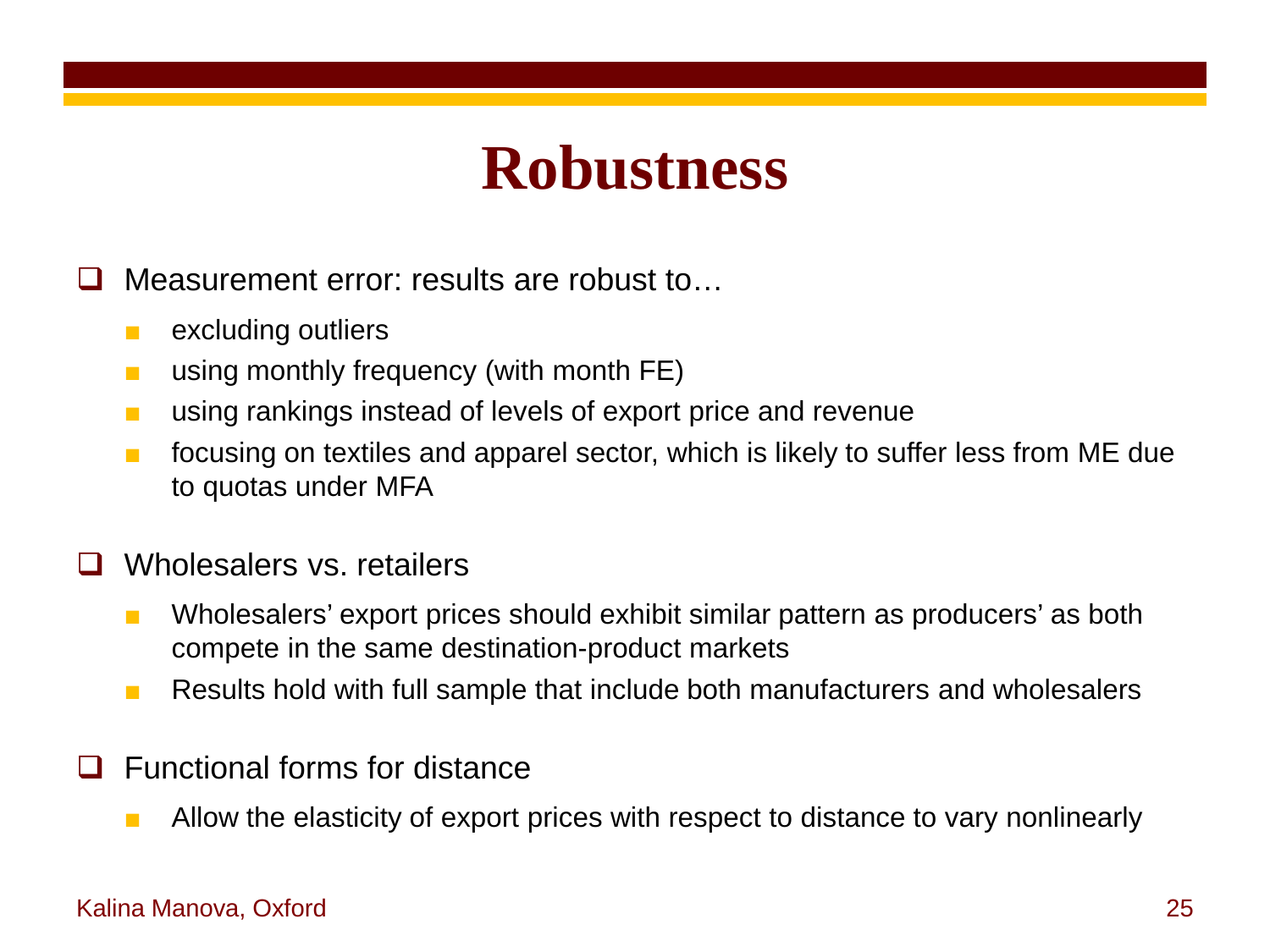## **Heterogeneous Firm Models**

- Firms can be ranked according to a single attribute, productivity, which uniquely determines their export status, pricing, revenues, and profits
	- Productivity draws fix firms' marginal production cost
	- Typically all firms with productivity above a certain threshold level become exporters and more productive firms perform better
	- Mark-ups depend on demand structure
- Note: Theoretical predictions for export prices are for single-product firms in one sector, but carry over to a multi-sector world with multi-product firms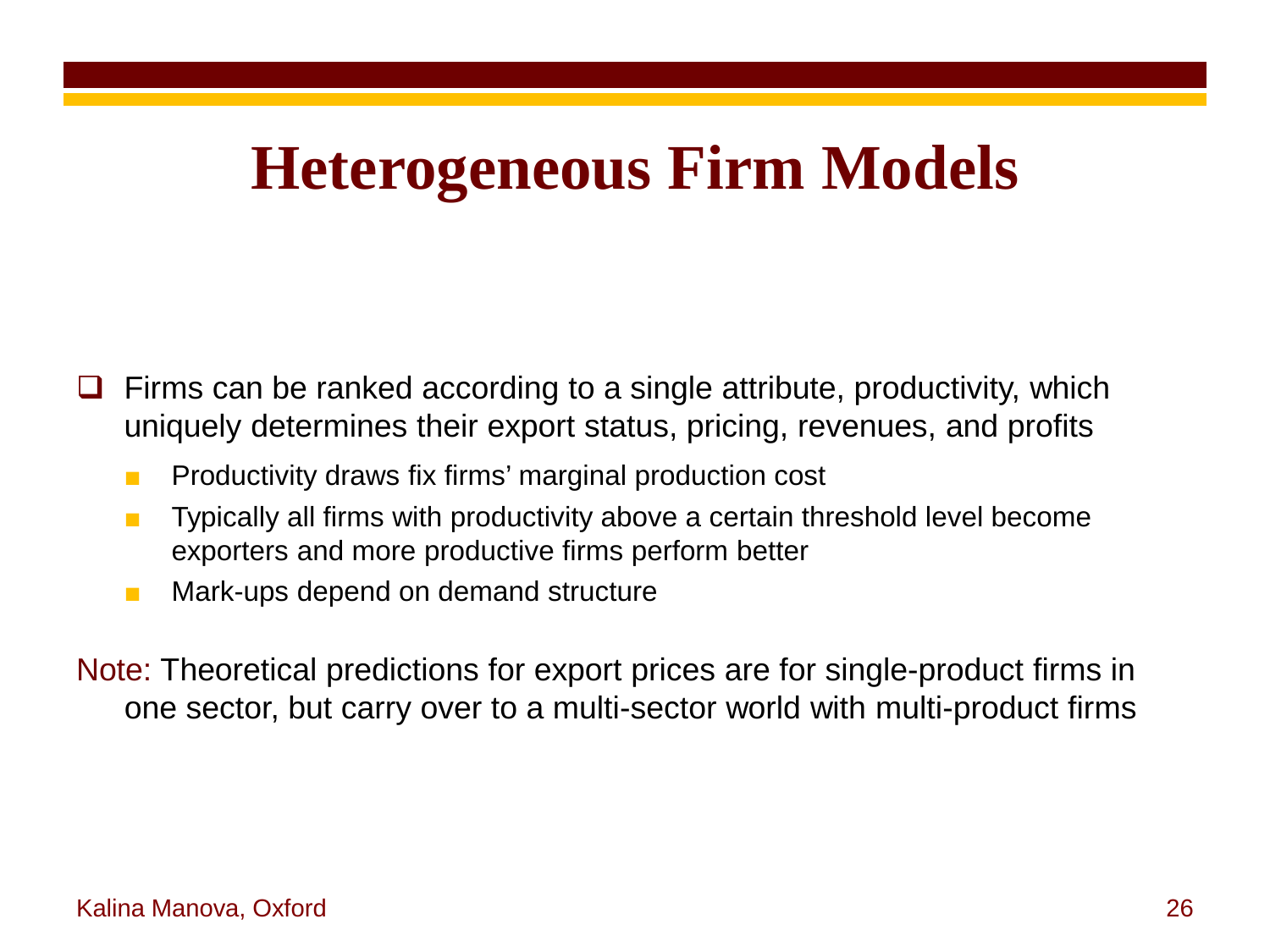# **Efficiency Sorting with CES Demand**

Melitz (2003)

- $\Box$  More productive firms have lower marginal costs, offer lower prices, sell higher quantities, and earn bigger revenues
	- With CES, firms charge a constant mark-up over marginal cost and set the same free on board price in all markets
	- Corr(price, revenue)  $<$  0 across firms in a destination
	- **Corrangeleum** Corr(price, revenue) = 0 across destinations within a firm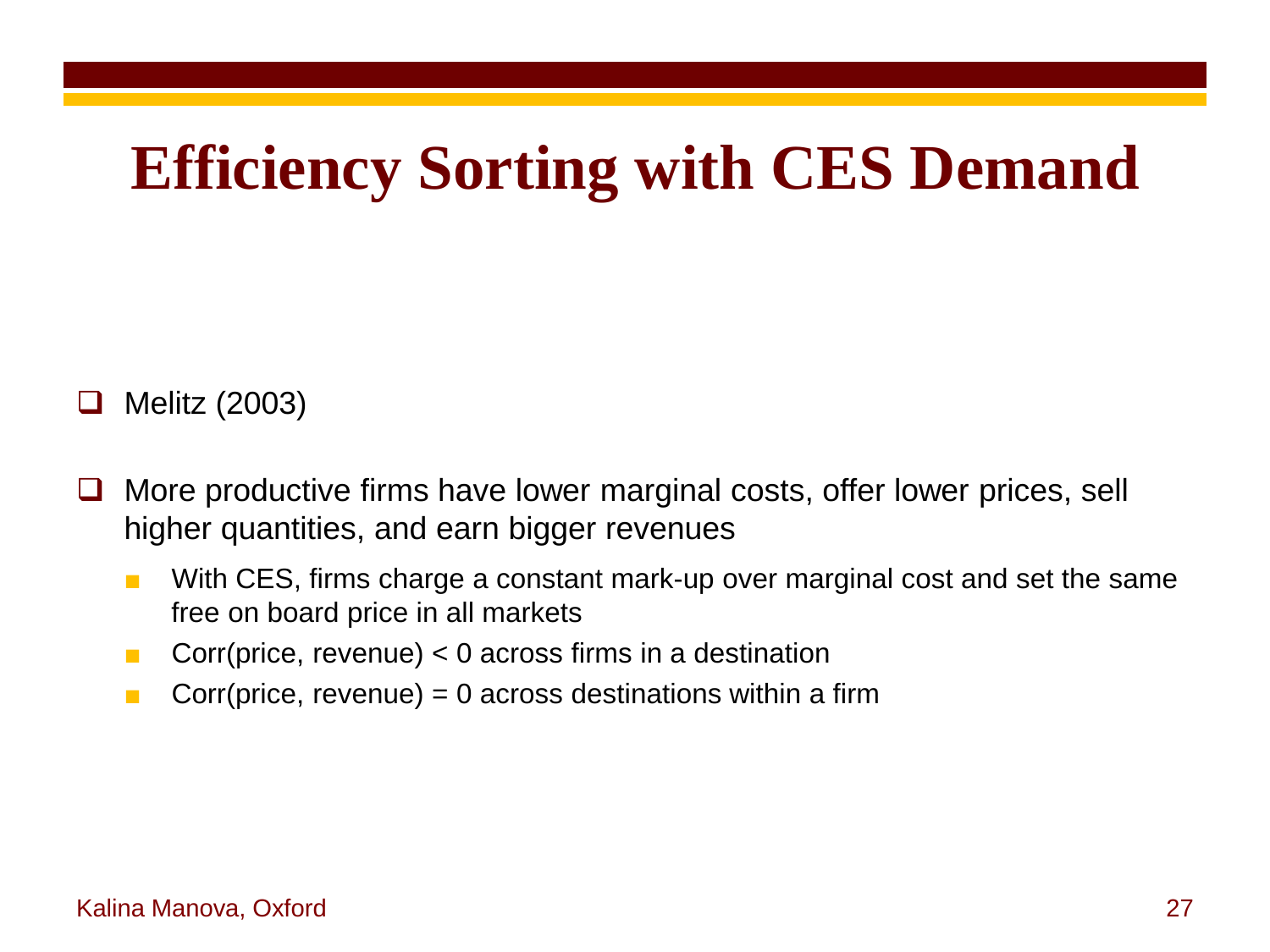## **Efficiency Sorting with Linear Demand**

### Melitz & Ottaviano (2008)

Elasticity of residual demand depends on the toughness of competition

- Firms charge lower mark-ups and lower f.o.b. prices in bigger, in bilaterally more distant, and in overall less remote destinations where competition is tougher
- More productive firms have lower marginal costs, offer lower prices, sell higher quantities and earn bigger revenues, although they charge higher mark-ups
- **Corrangeleric Corr** (price, revenue)  $< 0$  across firms in a destination
- **Corrangeleum** Corr(price, revenue)  $< 0$  across destinations within a firm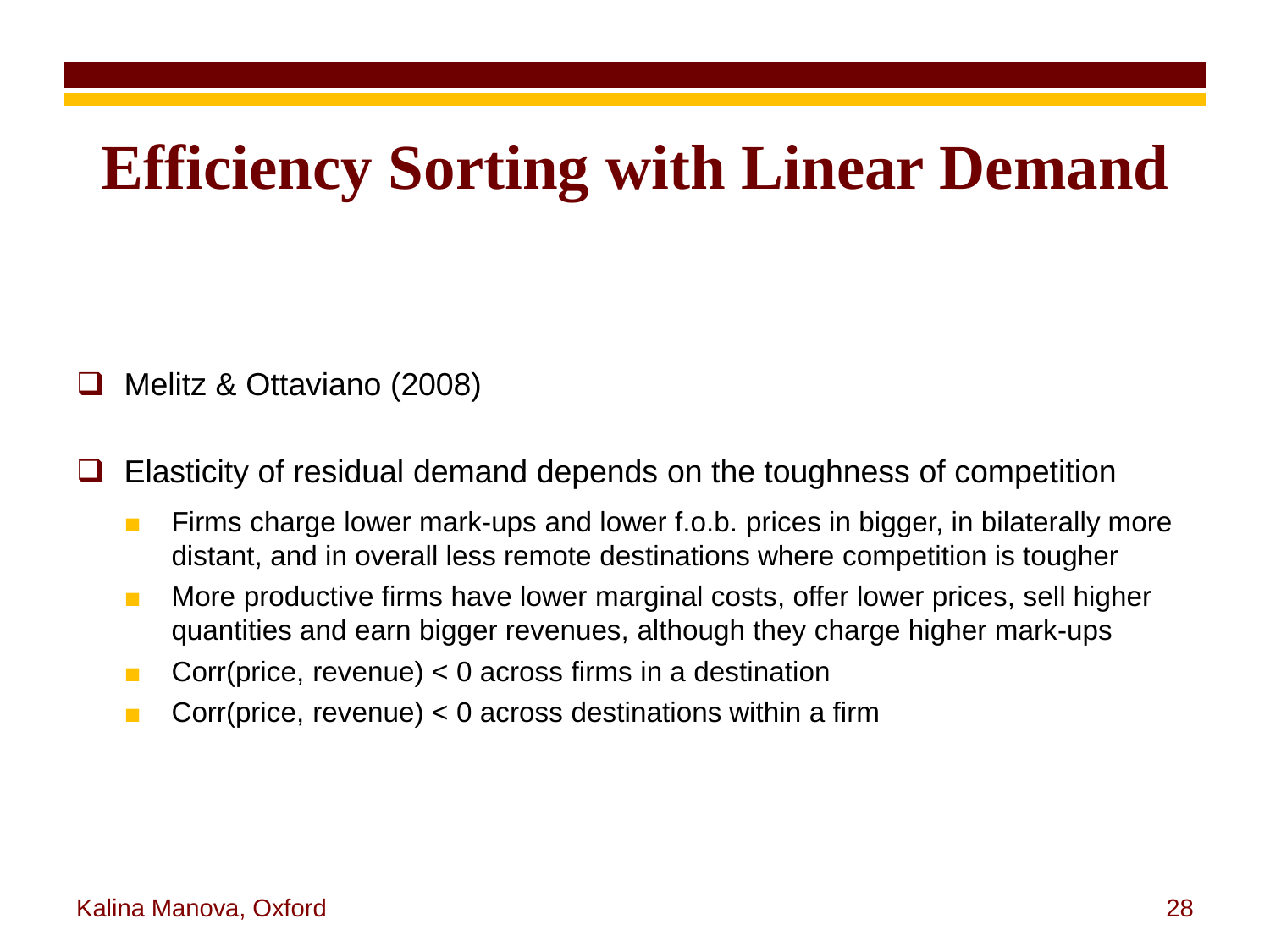# **Quality Sorting with CES Demand**

 Baldwin & Harrigan (2007), Johnson (2007), Verhoogen (2008), Kugler & Verhoogen (2008), Hallak & Sivadasan (2008)

Firms differ in both productivity and the quality of their product

- Quality enters the utility function through a quantity-augmenting term and implications for quality-adjusted firm prices are as in Melitz (2003)
- □ Usually more productive firms sell higher quality products, but higher quality is associated with a higher marginal cost
	- E.g. Verhoogen (2008): firms actively choose input quality
	- E.g. Johnson (2007): upgrading to higher quality entails a bigger fixed cost
	- If quality increases in productivity sufficiently quickly, so will marginal costs and absolute prices
	- Otherwise, all predictions of the model would be as in Melitz (2003)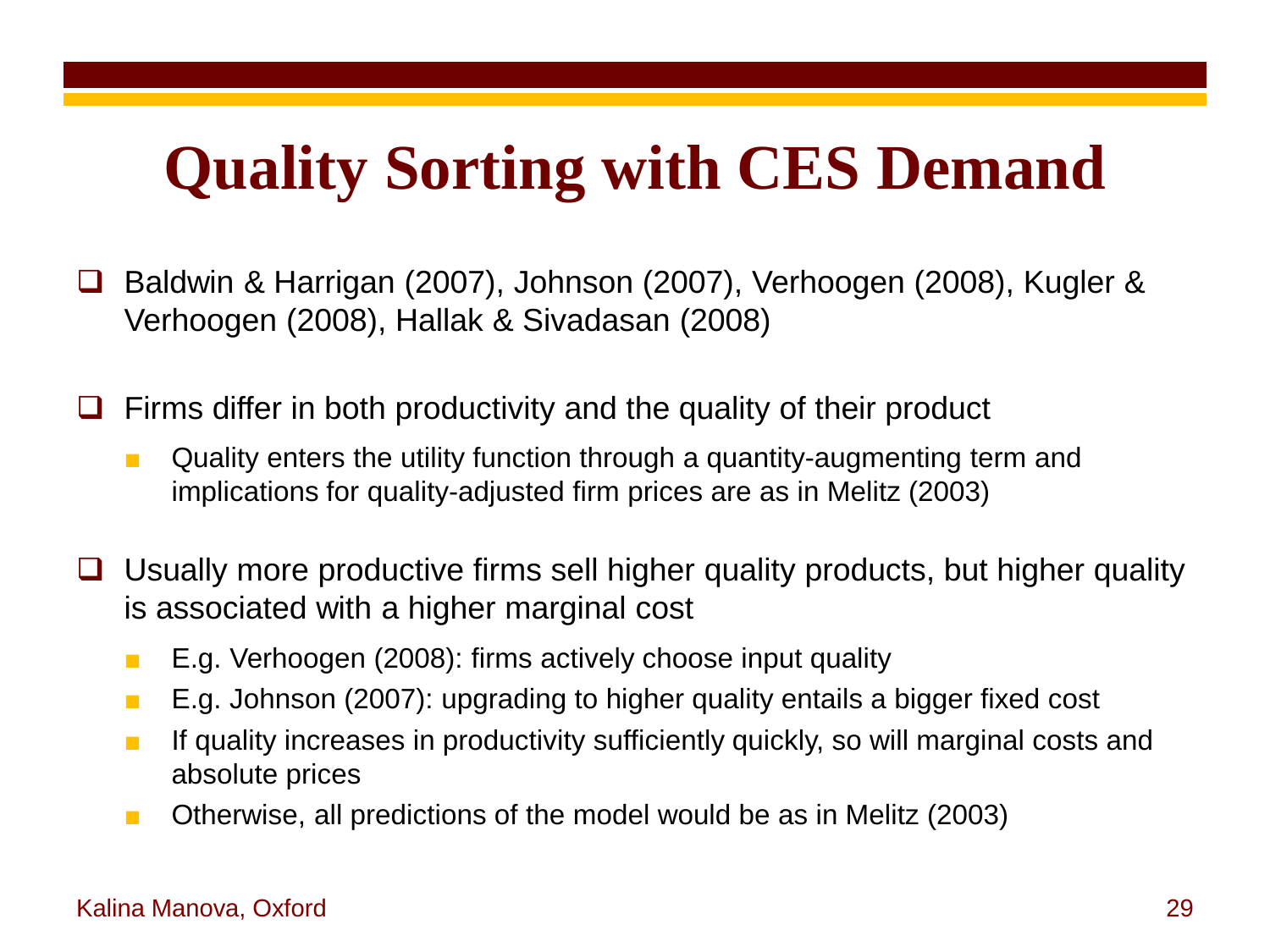# **Quality Sorting with CES Demand**

- $\Box$  More productive firms offer higher quality at higher prices, sell fewer quantities and earn bigger revenues
	- With CES, firms still set the same f.o.b. price in all markets
	- Corr(price, revenue)  $> 0$  across firms in a destination
	- Corr(price, revenue) =  $0$  across destinations within a firm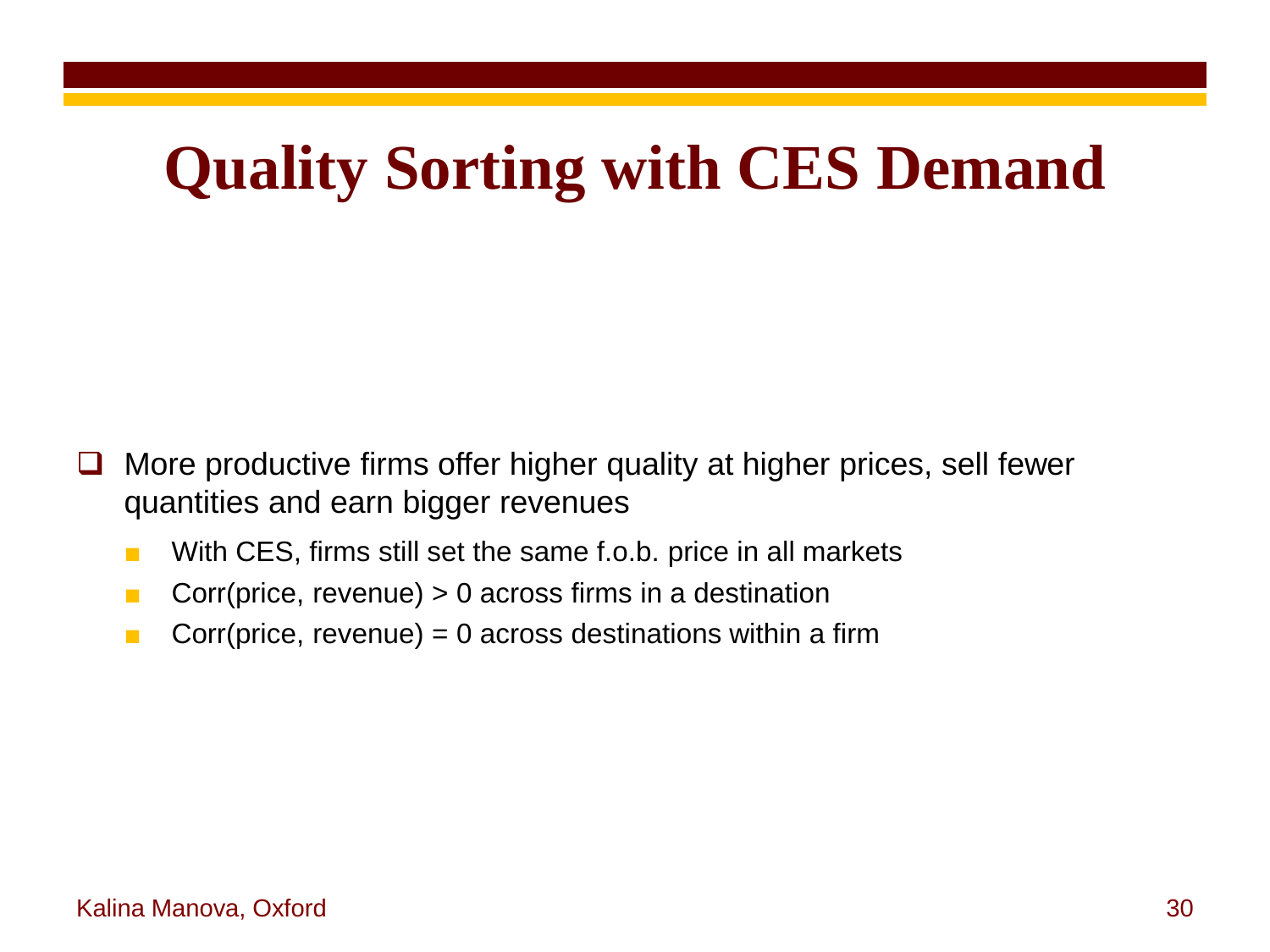# **Quality Sorting with Linear Demand**

Kneller and Yu (2008), Antoniades (2008)

Firms differ in both productivity and the quality of their product

- Implications for quality-adjusted firm prices as in Melitz & Ottaviano (2008)
- Firms charge lower mark-ups and lower f.o.b. prices in bigger, in bilaterally more distant, and in overall less remote destinations where competition is tougher
- Higher-quality firms charge higher prices because of both higher marginal costs and bigger mark-ups
- If quality increases sufficiently quickly in marginal cost,
	- **Corrangelety**  $\blacksquare$  Corr(price, revenue)  $> 0$  across firms in a destination
	- **Corrangeleum** Corr(price, revenue)  $< 0$  across destinations within a firm
	- Otherwise, all predictions of the model as in Melitz & Ottaviano (2008)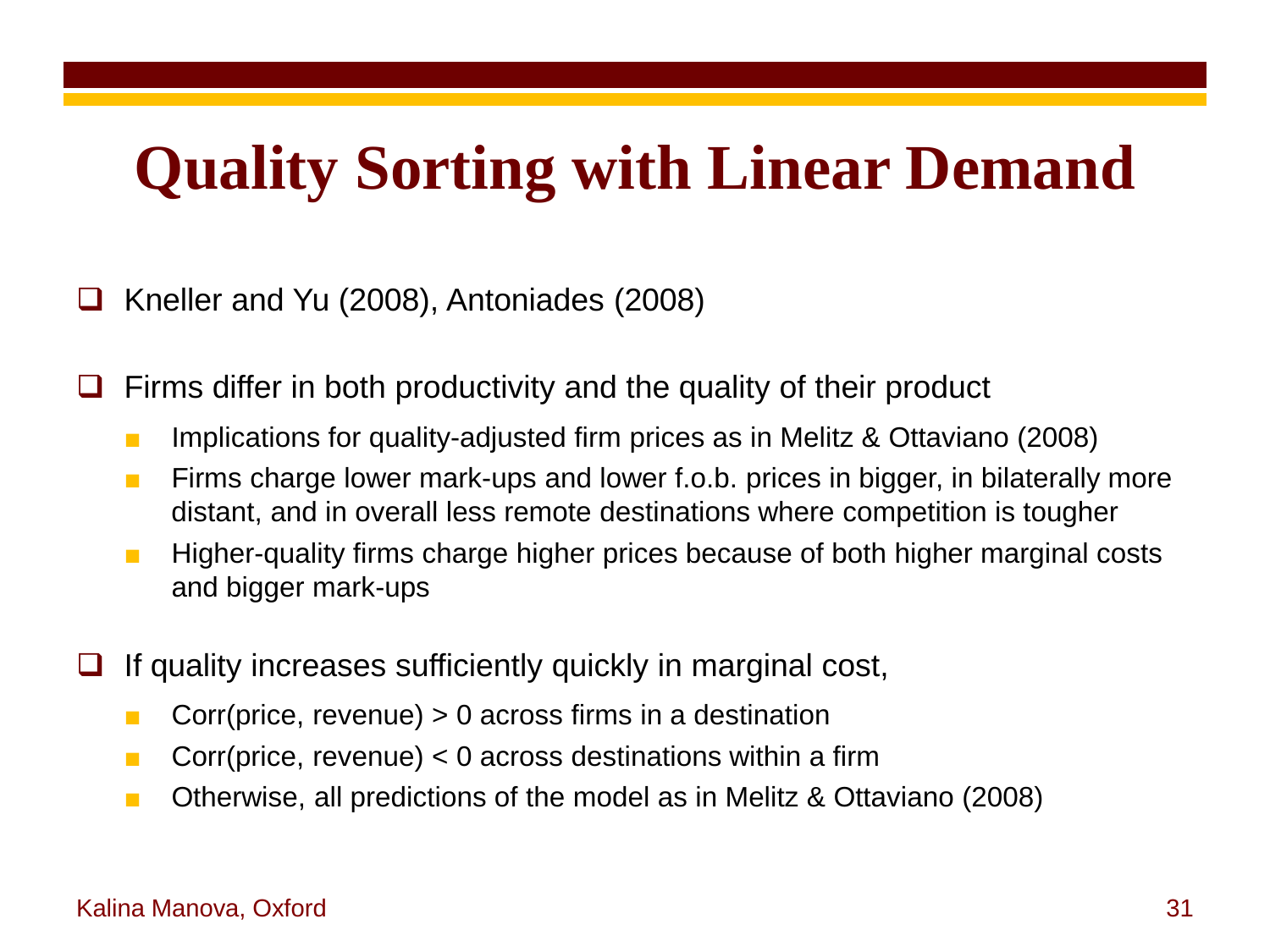## **Summary of Theoretical Predictions**

|                                      |                                                                                                                  |                                     |           | Firm price |                  |                     |           |          |           |                                      |                                                                            |
|--------------------------------------|------------------------------------------------------------------------------------------------------------------|-------------------------------------|-----------|------------|------------------|---------------------|-----------|----------|-----------|--------------------------------------|----------------------------------------------------------------------------|
|                                      |                                                                                                                  | Across<br>firms in a<br>destination |           |            | Across<br>a firm | destinations within |           |          |           | Avg. price<br>across<br>destinations |                                                                            |
| Nature of firm<br>heterogeneity      | Relevant papers                                                                                                  | Export<br>revenue                   | revenue   |            | size             |                     |           |          | size      |                                      | Export Income Market Distance Remoteness Income Market Distance Remoteness |
| Efficiency sorting,<br>CES demand    | Melitz (2003)                                                                                                    |                                     | 0         | 0          | $\bf{0}$         | $\bf{0}$            | $\bf{0}$  | $\bf{0}$ | $\ddot{}$ |                                      | $\ddot{}$                                                                  |
| Efficiency sorting,<br>linear demand | Melitz and<br>Ottaviano (2008)                                                                                   |                                     | $+/-$     | $+/-$      |                  |                     | $\ddot{}$ | $+/-$    |           |                                      |                                                                            |
| Quality sorting,<br>CES demand       | <b>Baldwin</b> and<br>Harrigan (2011),<br>Johnson (2007),<br>Kugler and<br>Verhoogen (2011),<br>Verhoogen (2008) | $+$                                 | $\bf{0}$  | $\bf{0}$   | $\bf{0}$         | $\bf{0}$            | $\bf{0}$  | 0        |           | $\ddot{}$                            |                                                                            |
| Quality sorting,<br>linear demand    | Kneller and<br>Yu(2008),<br>Antoniades (2008)                                                                    | $\ddot{}$                           | $+/-$     | $+/-$      |                  |                     | $\ddot{}$ | $+/-$    | $+/-$     | $+/-$                                | $+/-$                                                                      |
| Data                                 |                                                                                                                  | $\ddot{}$                           | $\ddot{}$ |            |                  |                     |           |          |           | $+/-$                                |                                                                            |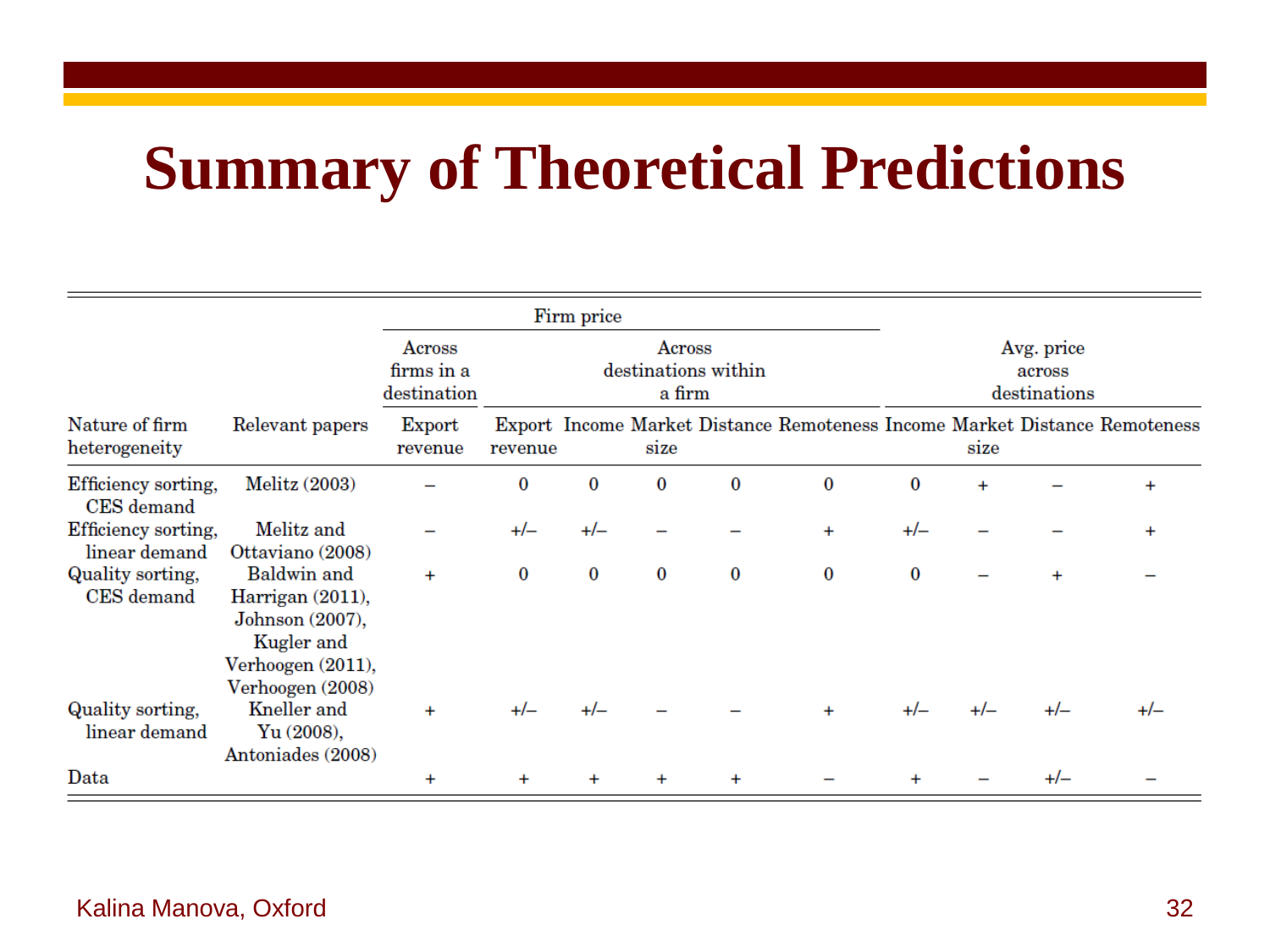# **Reconciling Theory and Empirics: A Possible Quality Explanation**

Existing models cannot rationalize observed export price patterns in data

- In extant models, firms sell the same quality product to all trade partners
- CES: expect no price variation across destinations within a firm
- Linear demand: expect firms to set lower prices & mark-ups in larger, in bilaterally more distant, and in overall less remote markets where competition is tougher
- $\Box$  Instead, empirical patterns are consistent with firms varying the quality of their products across markets in response to market toughness and consumer demand for quality
	- Firms may both reduce mark-ups and upgrade quality when they face tougher competition
	- Quality-upgrading would increase marginal cost and firms may charge a higher price even if they reduce their mark-up and offer lower quality-adjusted prices
	- Non-homothetic demand preferences can explain why firms might optimally sell higher-quality products at higher prices in richer markets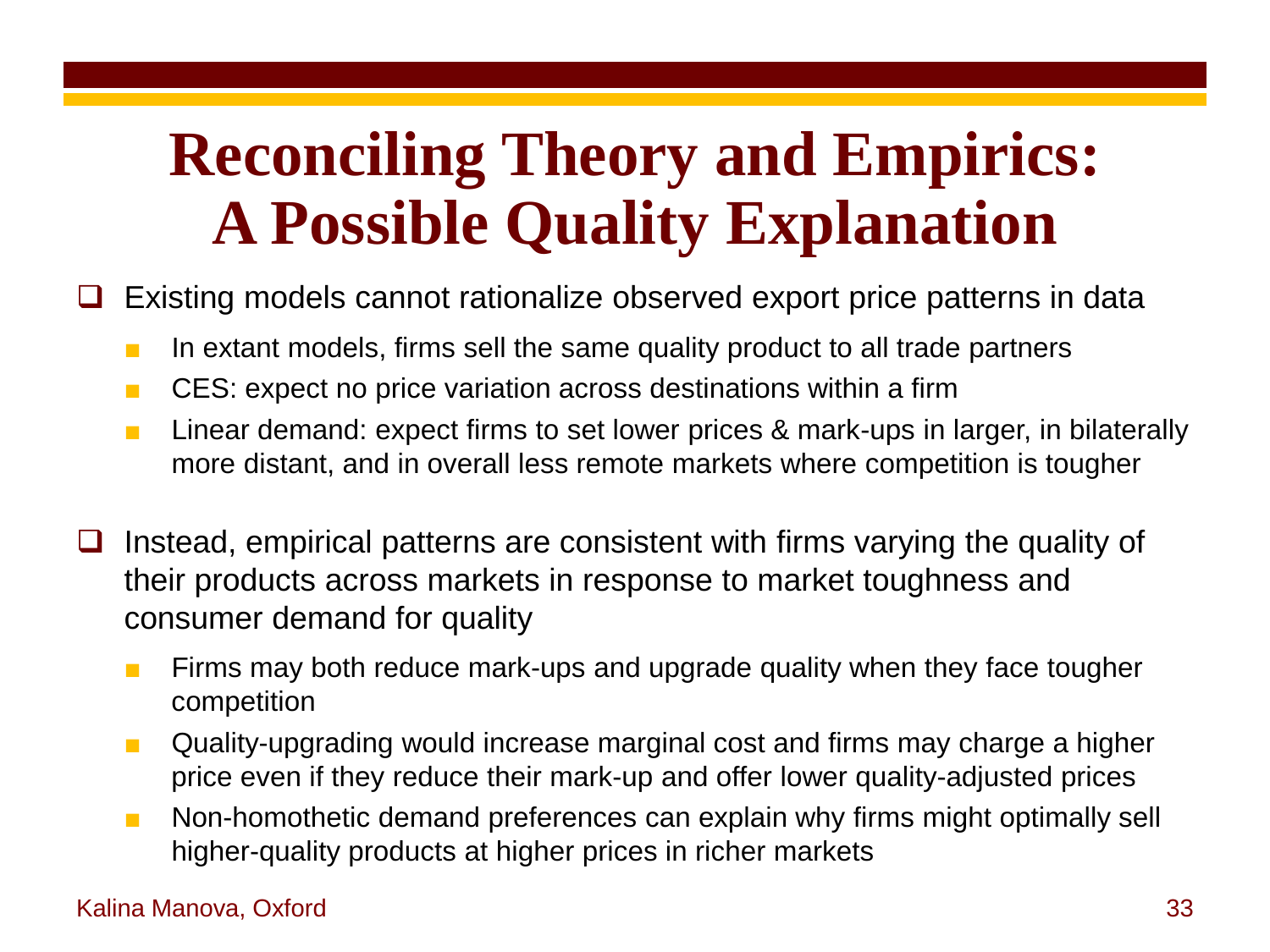### 1. Spatial price discrimination (Martin 2009)

- With CES and per unit transport costs, optimal mark-up increases with distance even without quality differentiation
- Consistent with firms charging higher prices in distant countries
- $\Box$  This cannot explain:
	- Why firms set higher prices in bigger and richer markets
	- Positive correlation between export price and revenues within a firm across destinations or across firms within a market
	- Why correlation between export price and revenues increases with product scope for quality differentiation
	- Results for import prices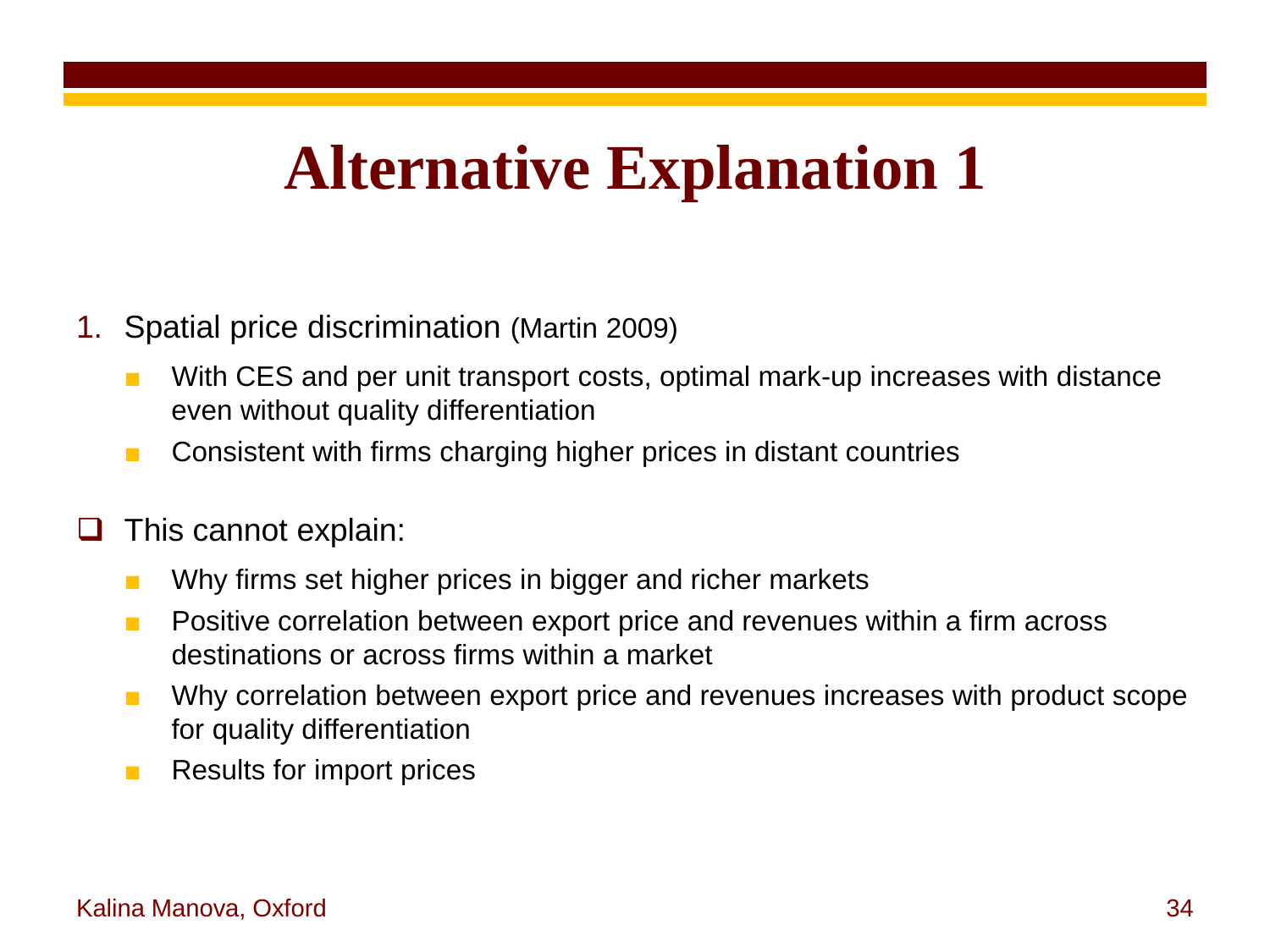- 2. Shipping the good apples out (Alchian and Allen 1964, Hummels and Skiba 2004)
	- Per unit transport costs raise relative demand for high-quality goods
	- Classical Alchian-Allen model: each firm produces a unique quality level
	- Extended Alchian-Allen: firms export multiple quality versions of an HS-8 product to each market but vary quality mix with destination distance and we observe higher firm prices in distant countries
	- Still quality sorting across firms and quality differentiation across countries within firms, but not in response to market toughness

## This cannot explain:

- Why firms set higher prices in bigger and richer markets
- Positive correlation between price and revenues within a firm across markets
- Why correlation between export price and revenues increases with product scope for quality differentiation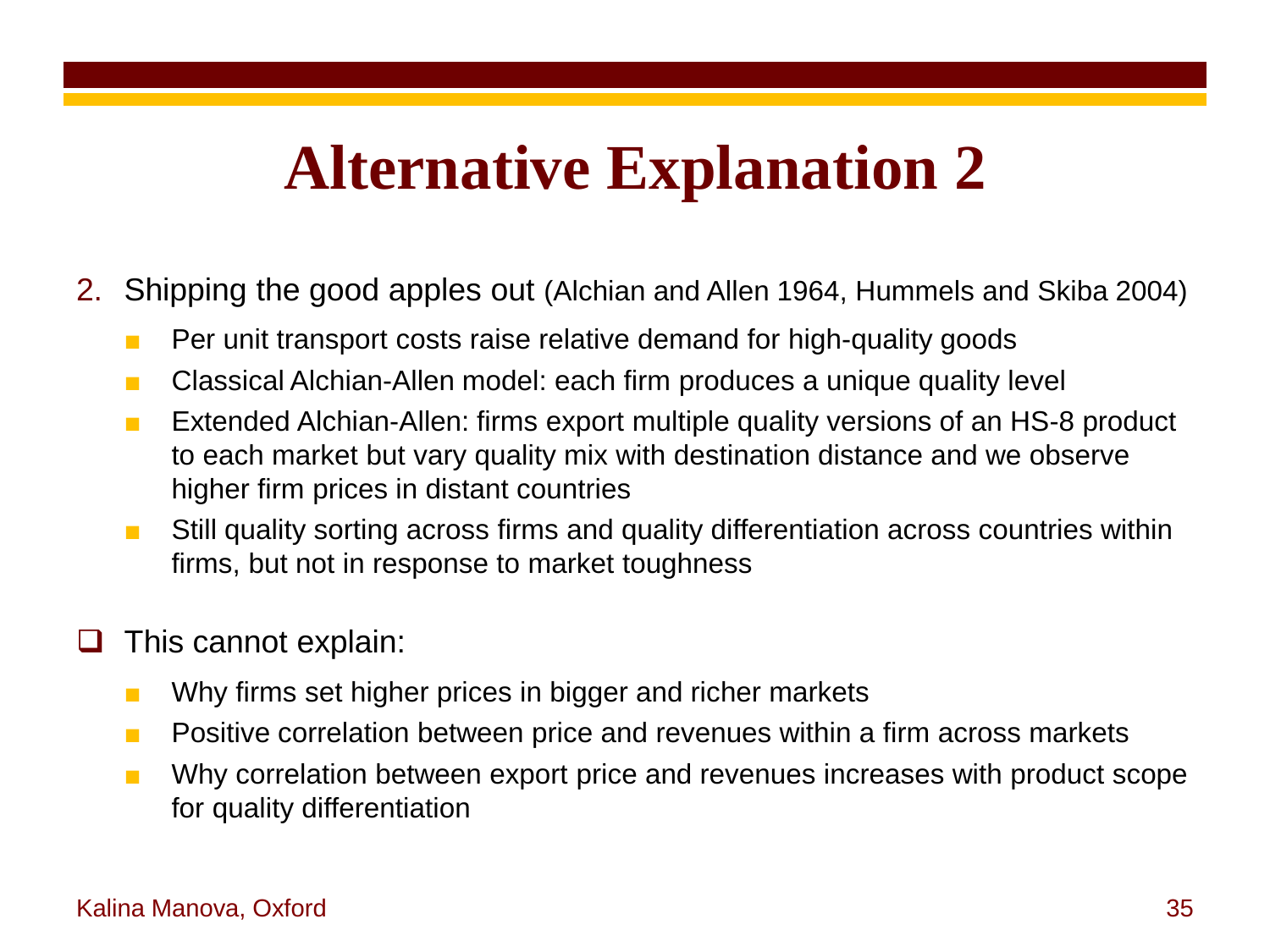- 3. Firm-specific demand shocks (extended Foster, Haltiwanger and Syverson 2008)
	- Under certain demand conditions, firm-product-destination specific demand shocks can induce a positive correlation between firm export price and revenues within a firm across markets and across firms in a destination
- This cannot explain:
	- Why firms set higher prices in bigger, richer and more distant markets
	- Why correlation between export price and revenues increases with product scope for quality differentiation
	- Positive correlation between import and export prices, and between import prices and export performance
	- Why st. dev. of import price is correlated with export performance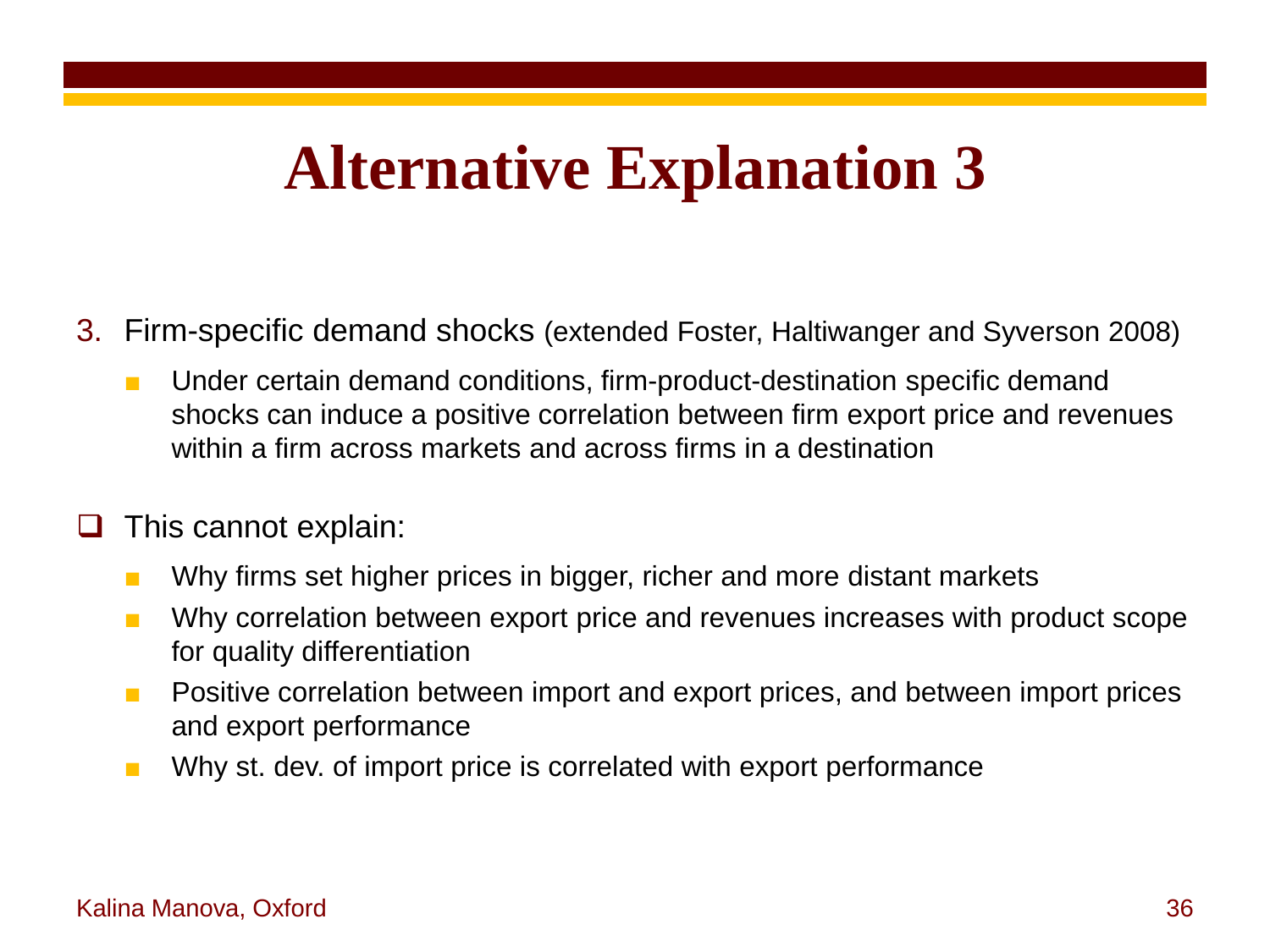- 4. Firm-specific demand shocks and market power in input markets
	- If exporters have monopsony power, a positive demand shock will increase their demand for inputs and generate a positive correlation between input prices and export prices and between input prices and export revenues
	- If input suppliers have market power, a positive demand shock may reduce exporters' elasticity of output and input demand (Halpern and Koren 2007)

### This cannot explain:

- Why firms set higher prices in bigger, richer and more distant markets
- Why correlation between export price and revenues increases with product scope for quality differentiation
- Why st. dev. of import price is correlated with export performance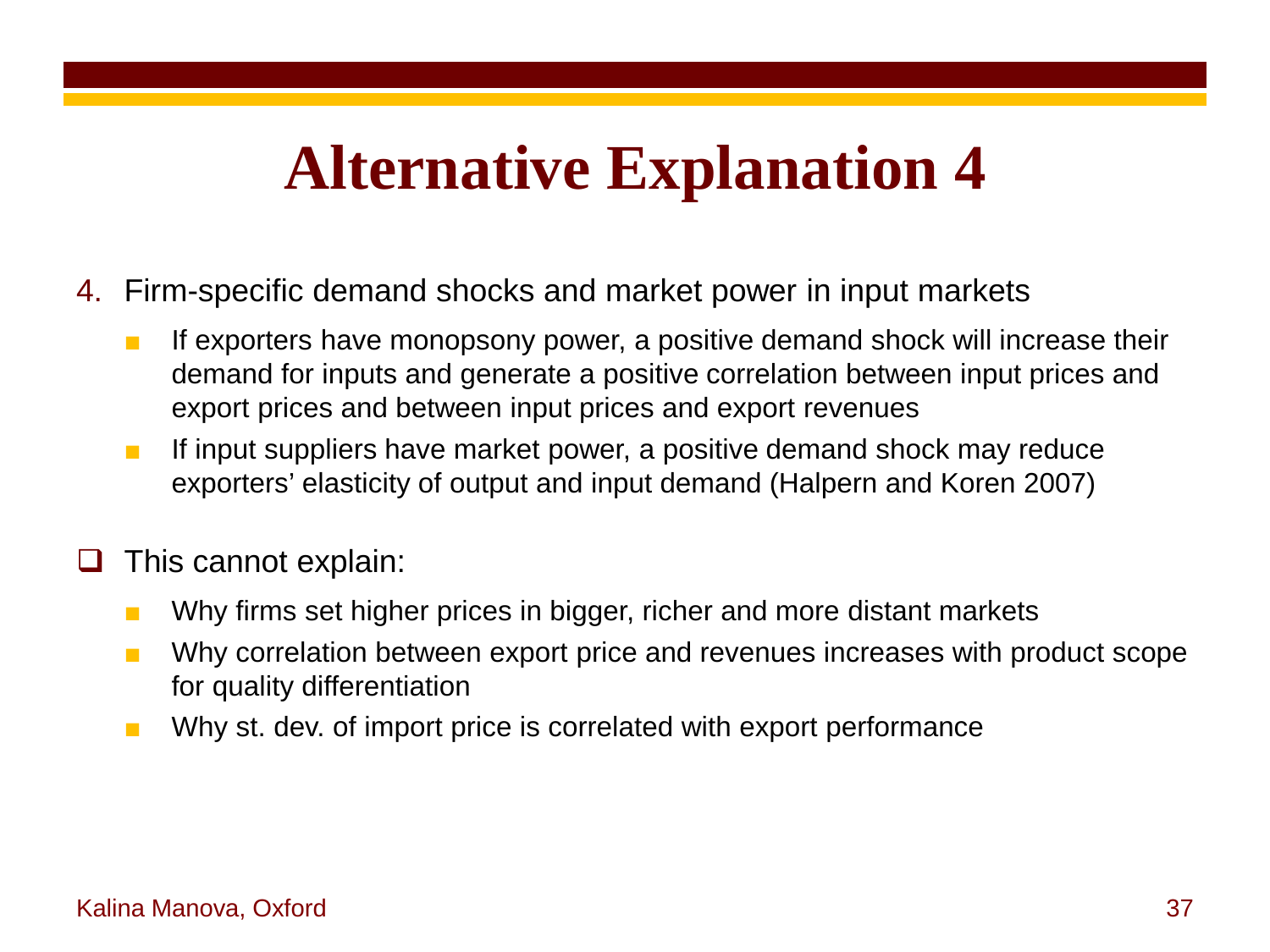## **Conclusion**

- Nature of firm heterogeneity is important for understanding the welfare and inequality effects of trade liberalization or of the rise of China and India
- $\Box$  New stylized facts about firm prices are difficult to reconcile with existing heterogeneous firm models
	- Firms set higher export prices in larger, richer, more distant, less remote markets
	- Higher export prices are associated with greater export revenues across firms within a destination and across destinations within a firm, especially in goods with greater scope for quality differentiation
	- More successful exporters have higher average export and imported-input prices and bigger variation in export and imported-input prices across trade partners
- These patterns are consistent with quality sorting across firms and with firms adjusting both mark-ups and product quality across destinations